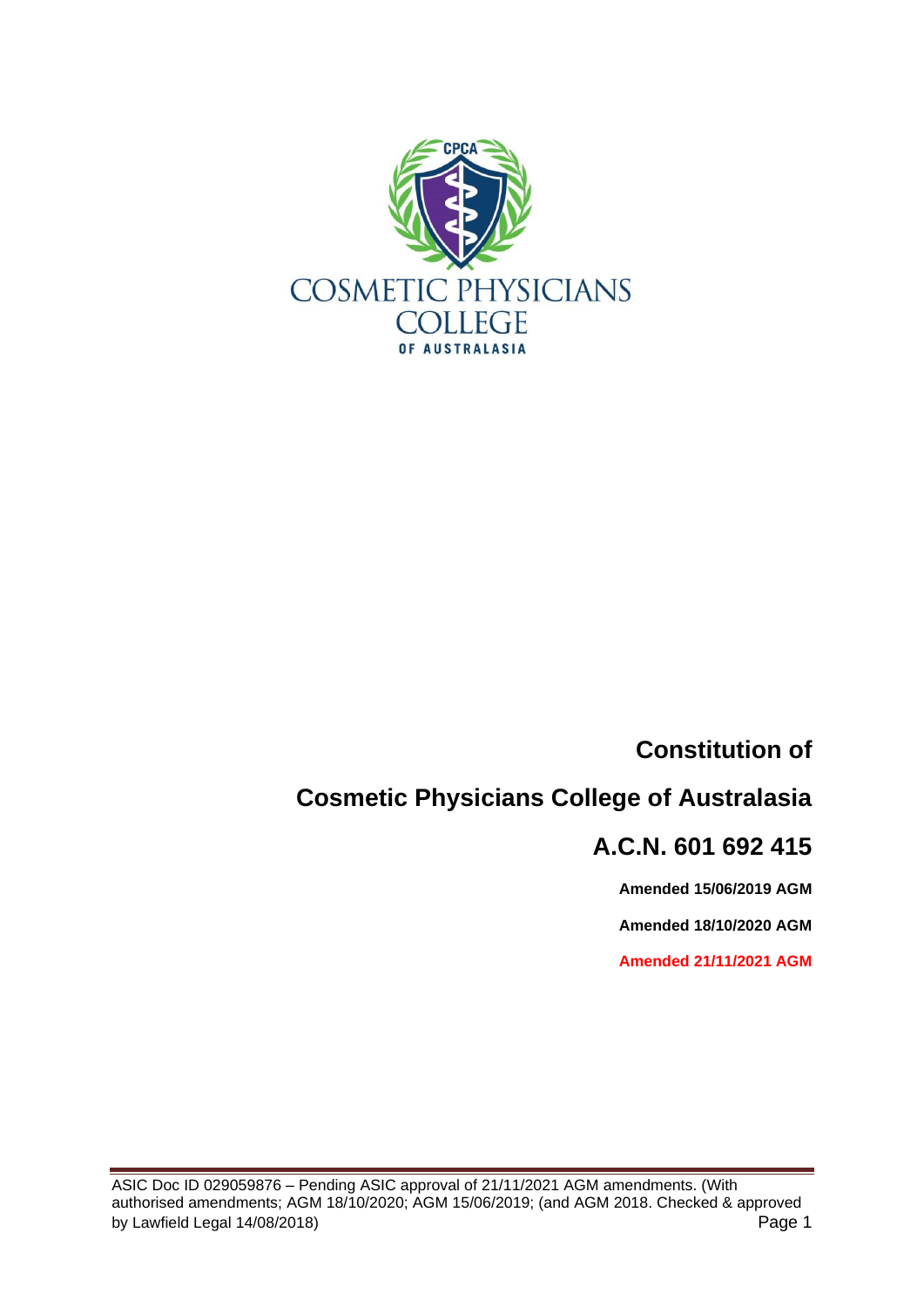ASIC Doc ID 029059876 – Pending ASIC approval of 21/11/2021 AGM amendments. (With authorised amendments; AGM 18/10/2020; AGM 15/06/2019; (and AGM 2018. Checked & approved by Lawfield Legal 14/08/2018) **Page 2**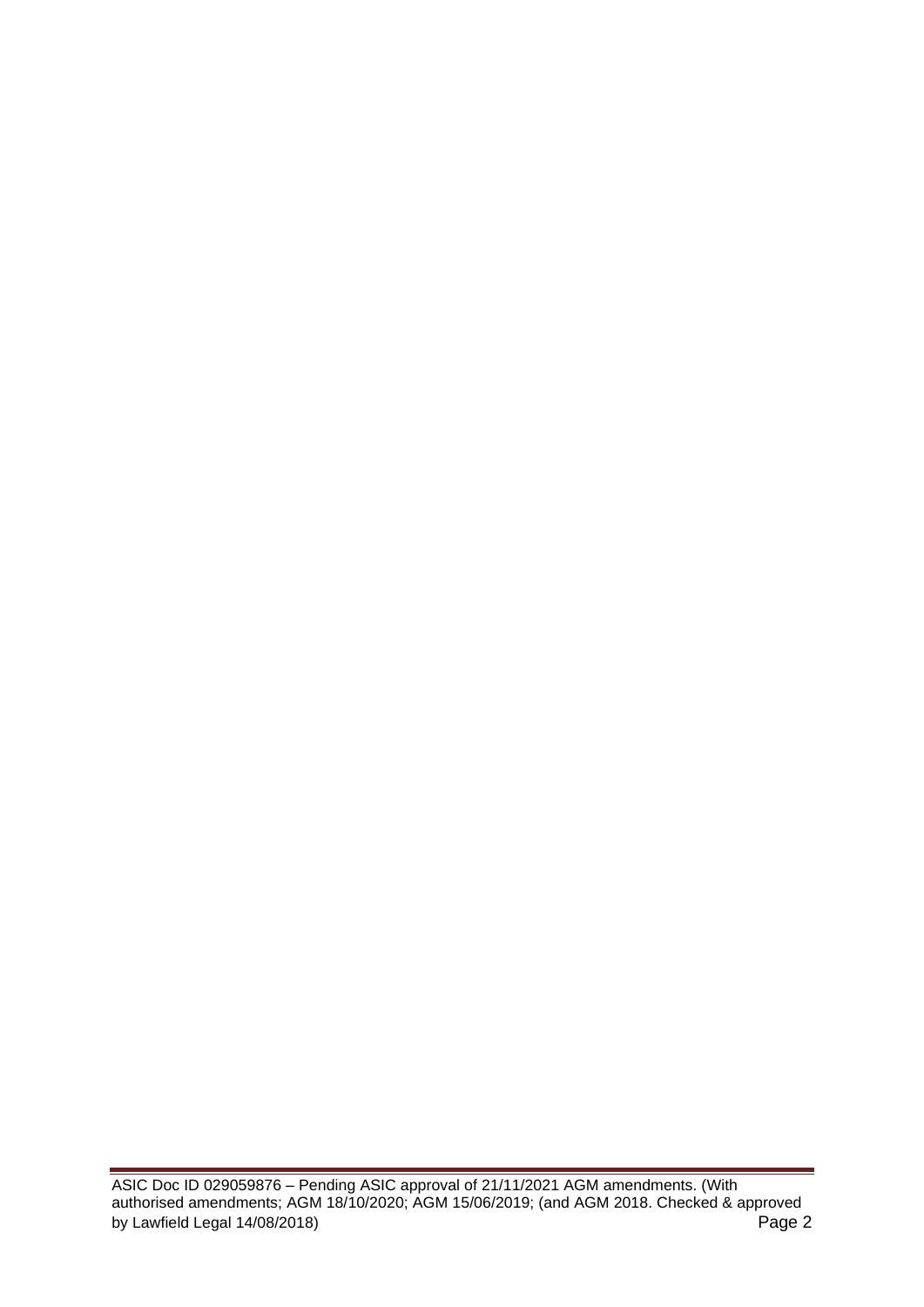# **Cosmetic Physicians College of Australasia Inc.**

## **CONSTITUTION**

## (ASIC Doc ID 029059876)

## **Table of Contents**

|  | 17 |
|--|----|
|  |    |
|  |    |
|  | 17 |
|  | 18 |
|  | 18 |
|  | 18 |
|  | 18 |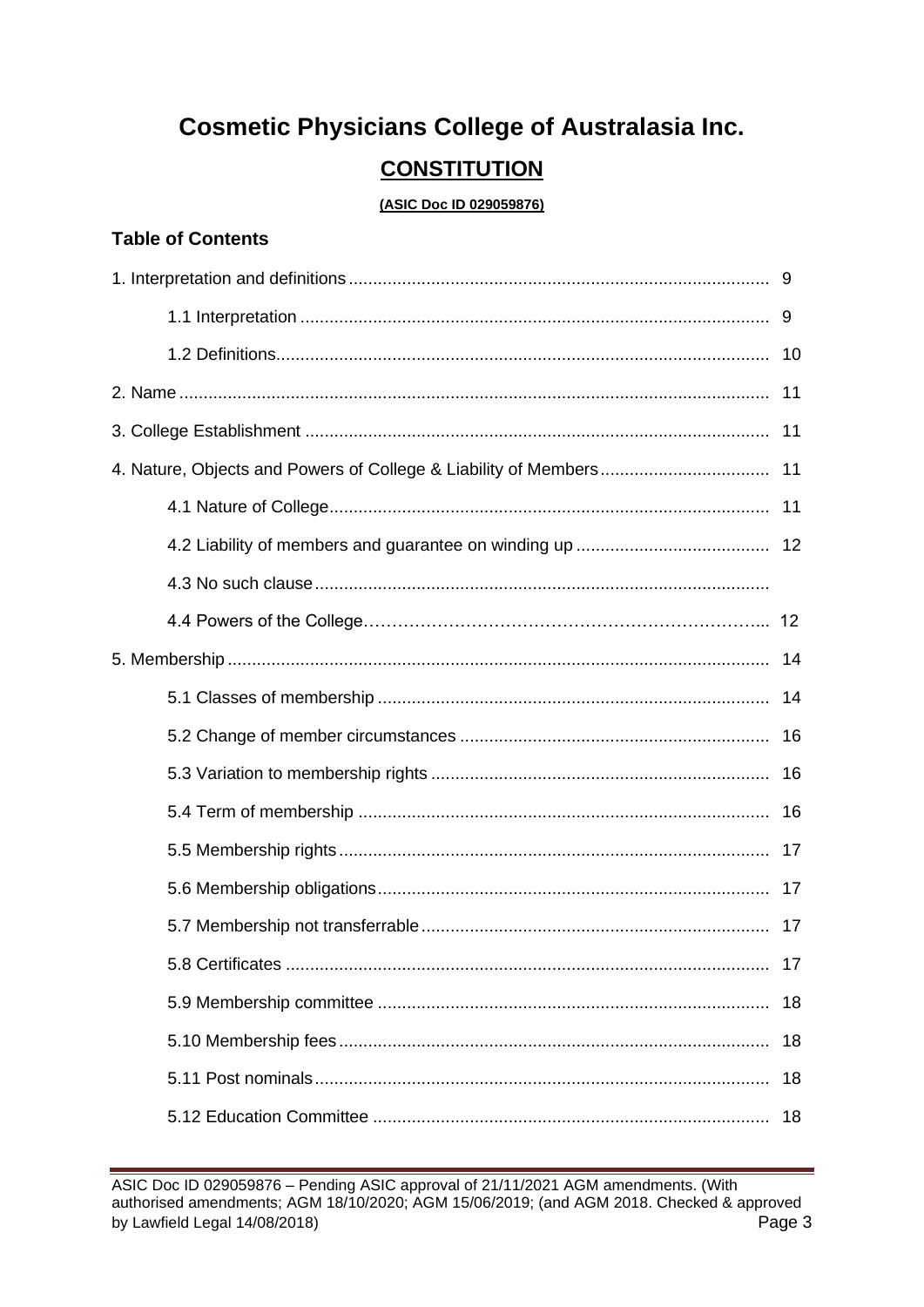|  | 24 |
|--|----|
|  | 24 |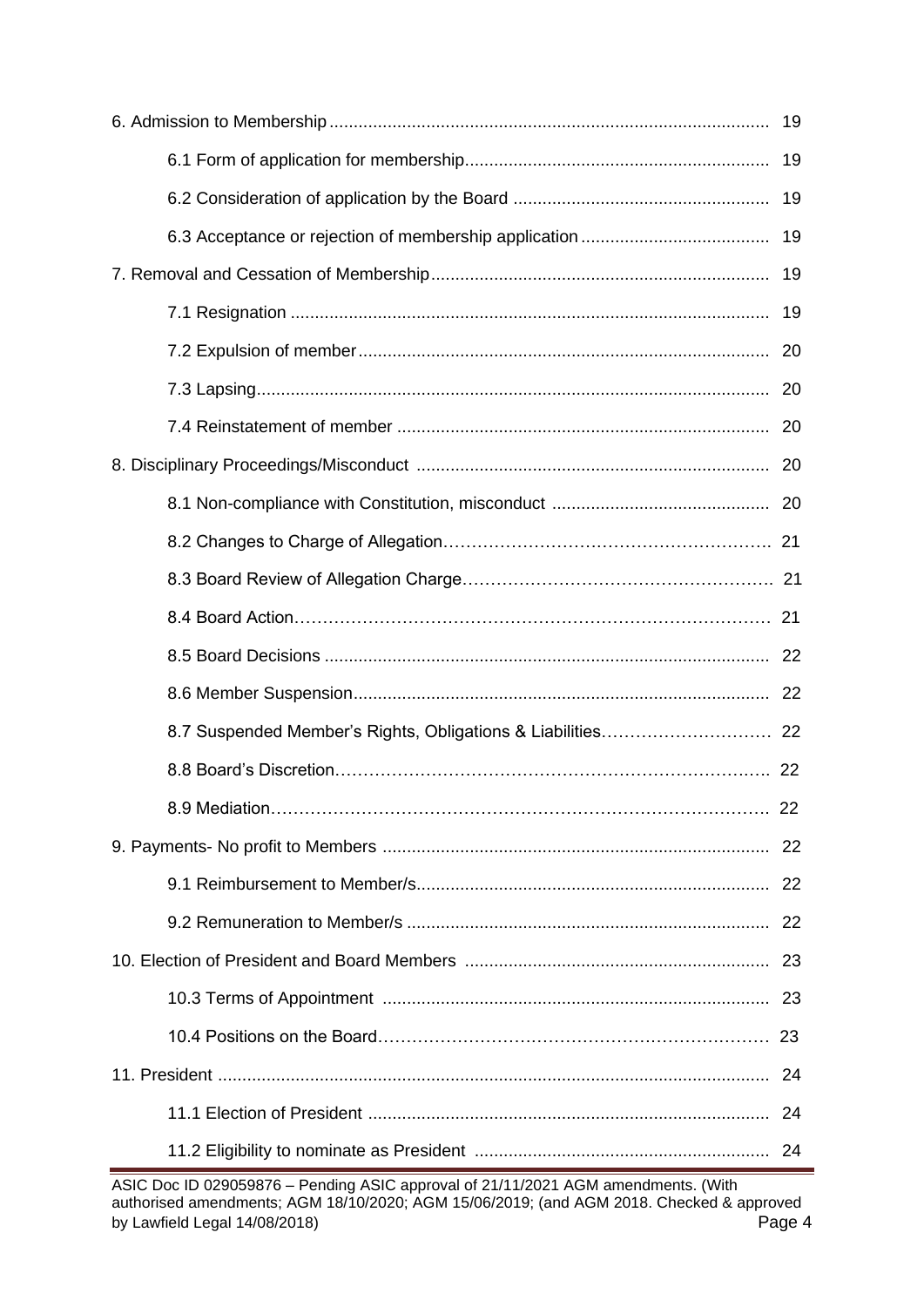| 12.5 Board members may fill casual vacancies and may appoint additional |     |
|-------------------------------------------------------------------------|-----|
|                                                                         |     |
|                                                                         |     |
| 12.8 Suspension of Board members guilty of prejudicial behaviour  27    |     |
|                                                                         |     |
|                                                                         |     |
|                                                                         |     |
|                                                                         |     |
|                                                                         |     |
|                                                                         | 28  |
|                                                                         | 28  |
|                                                                         |     |
|                                                                         | -29 |
|                                                                         |     |
|                                                                         |     |
|                                                                         |     |
|                                                                         |     |
|                                                                         |     |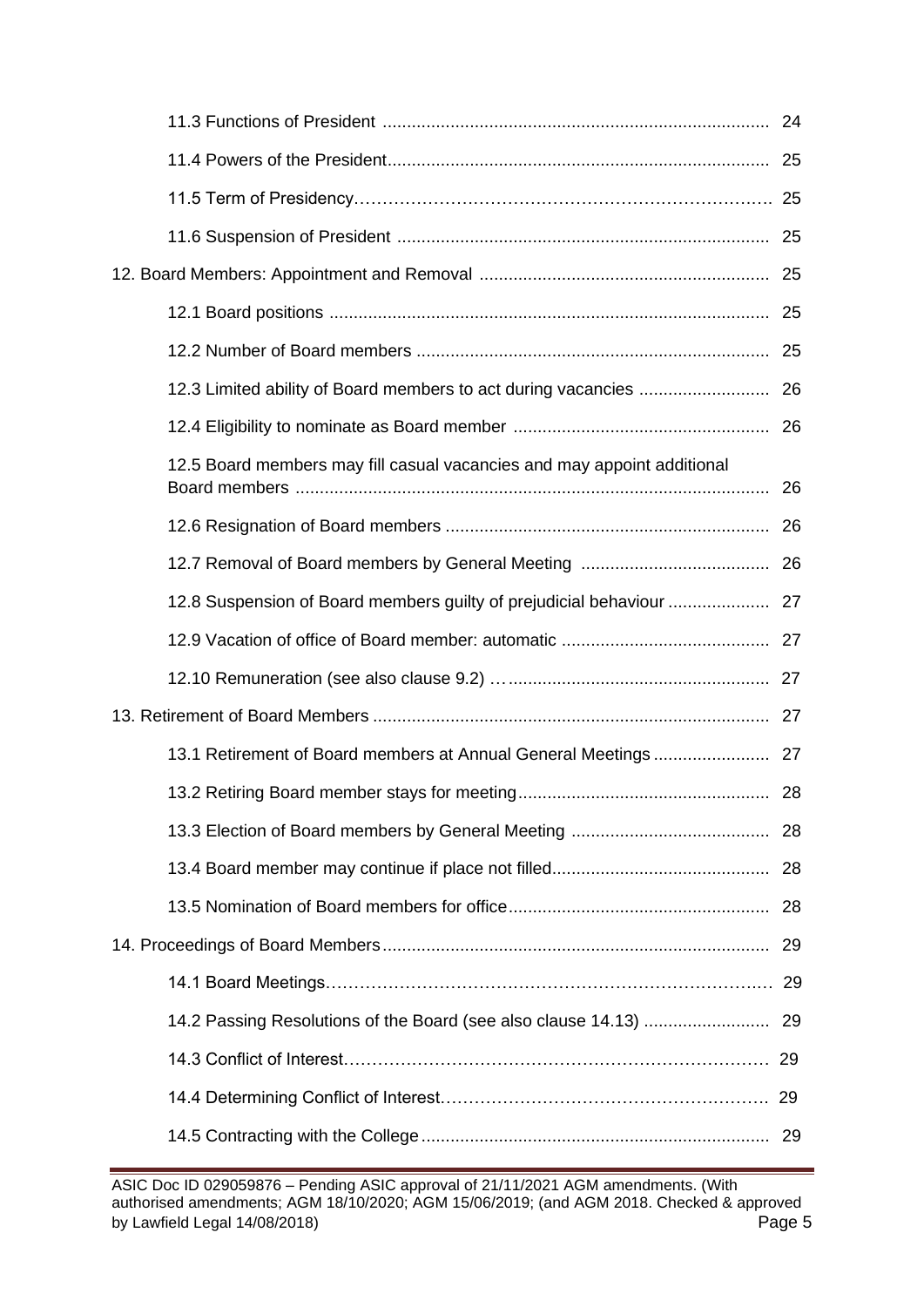| 34 |
|----|
|    |
|    |
|    |
|    |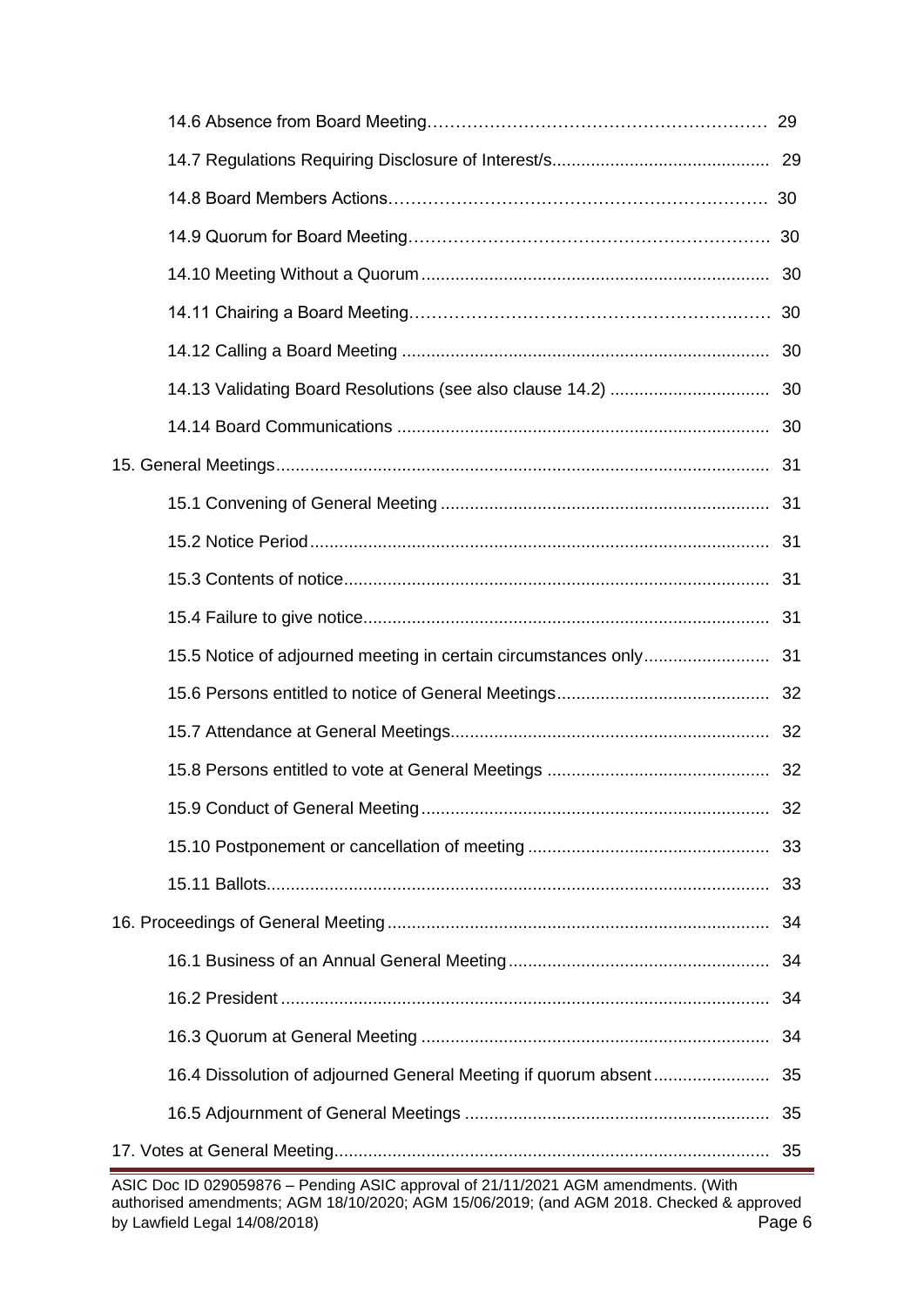| 18.5 Member may indicate whether proxy is to vote for or against motion  37 |  |
|-----------------------------------------------------------------------------|--|
|                                                                             |  |
|                                                                             |  |
|                                                                             |  |
|                                                                             |  |
|                                                                             |  |
|                                                                             |  |
|                                                                             |  |
|                                                                             |  |
|                                                                             |  |
|                                                                             |  |
|                                                                             |  |
|                                                                             |  |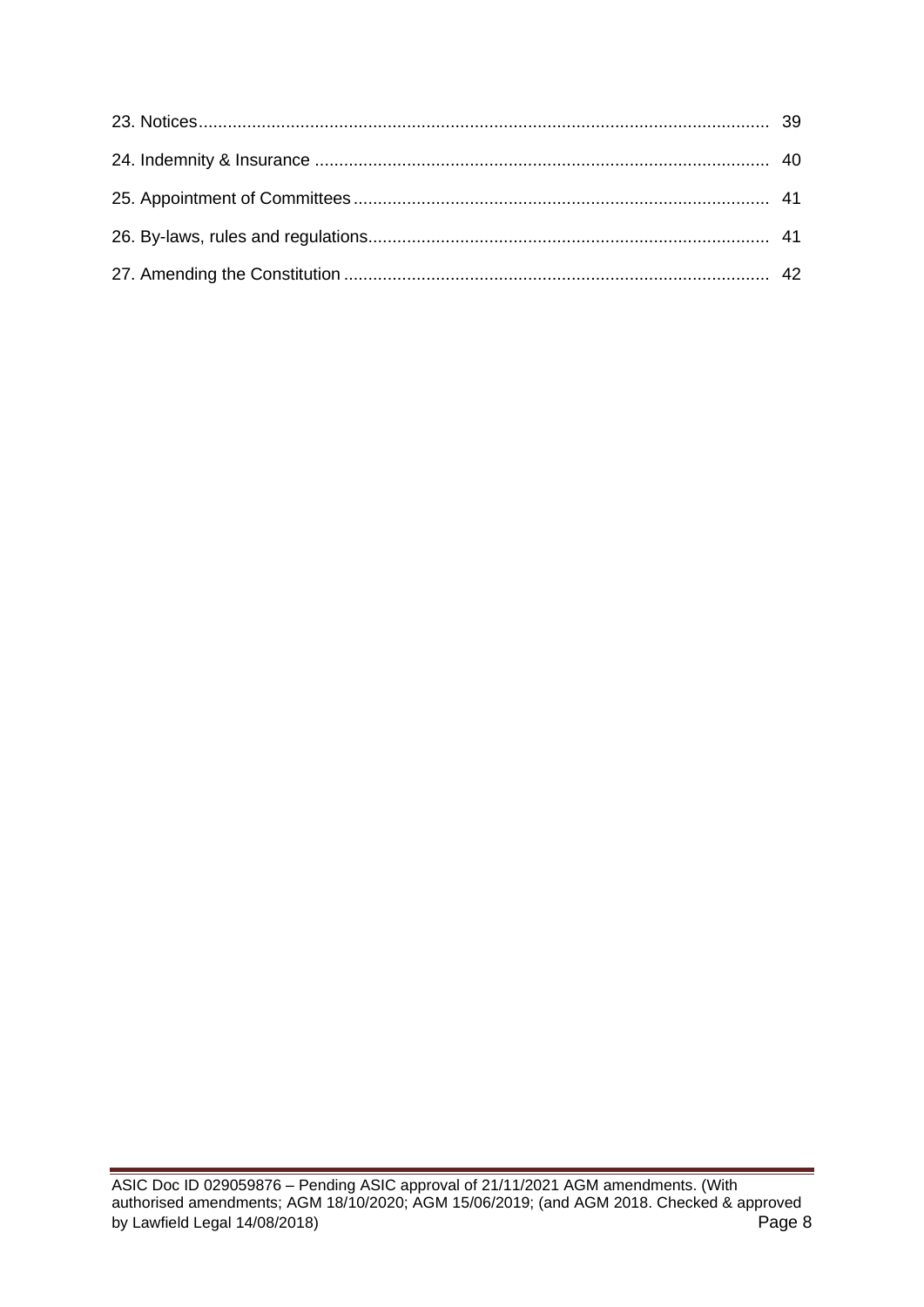# **Cosmetic Physicians College of Australasia**

## **1. INTERPRETATION AND DEFINITIONS**

## **1.1. Interpretation**

- (i) In this document, unless the context otherwise requires:-
	- (a) A reference to any Law or legislative provision includes any statutory modification, amendment or re-enactment, and any subordinate legislation or regulations issued under that legislation or legislative provision, in either case whether before, on or after the date of this document.
	- (b) A reference to any agreement or document is to that agreement or document as amended, notated, supplemented or replaced from time to time.
	- (c) A reference to a clause, part, schedule or attachment is to this document.
	- (d) Where a word or phrase is given a defined meaning, another part of speech or other grammatical form in respect of that word or phrase has a corresponding meaning.
	- (e) A word which denotes the singular denotes the plural, a word which denotes the plural denotes the singular, and a reference to any gender denotes the other genders.
	- (f) An expression importing a natural person includes any company, trust, partnership, joint venture, association, body corporate or public authority.
	- (g) A reference to dollars or \$ means Australian dollars.
	- (h) References to the word 'include' or 'including' are to be construed without limitation.
	- (i) A reference to a time of day means that time of day in the place where the Office is located.
	- (j) A reference to a business day means a day other than a Saturday or Sunday on which banks are open for business generally in the place where the College Office is located.
	- (k) Where a period of time is specified and dates from a given day or the day of an act or event it must be calculated exclusive of that day.
	- (l) A term of this document which has the effect of requiring anything to be done on or by a date which is not a business day must be interpreted as if it required it to be done on or by the next business day.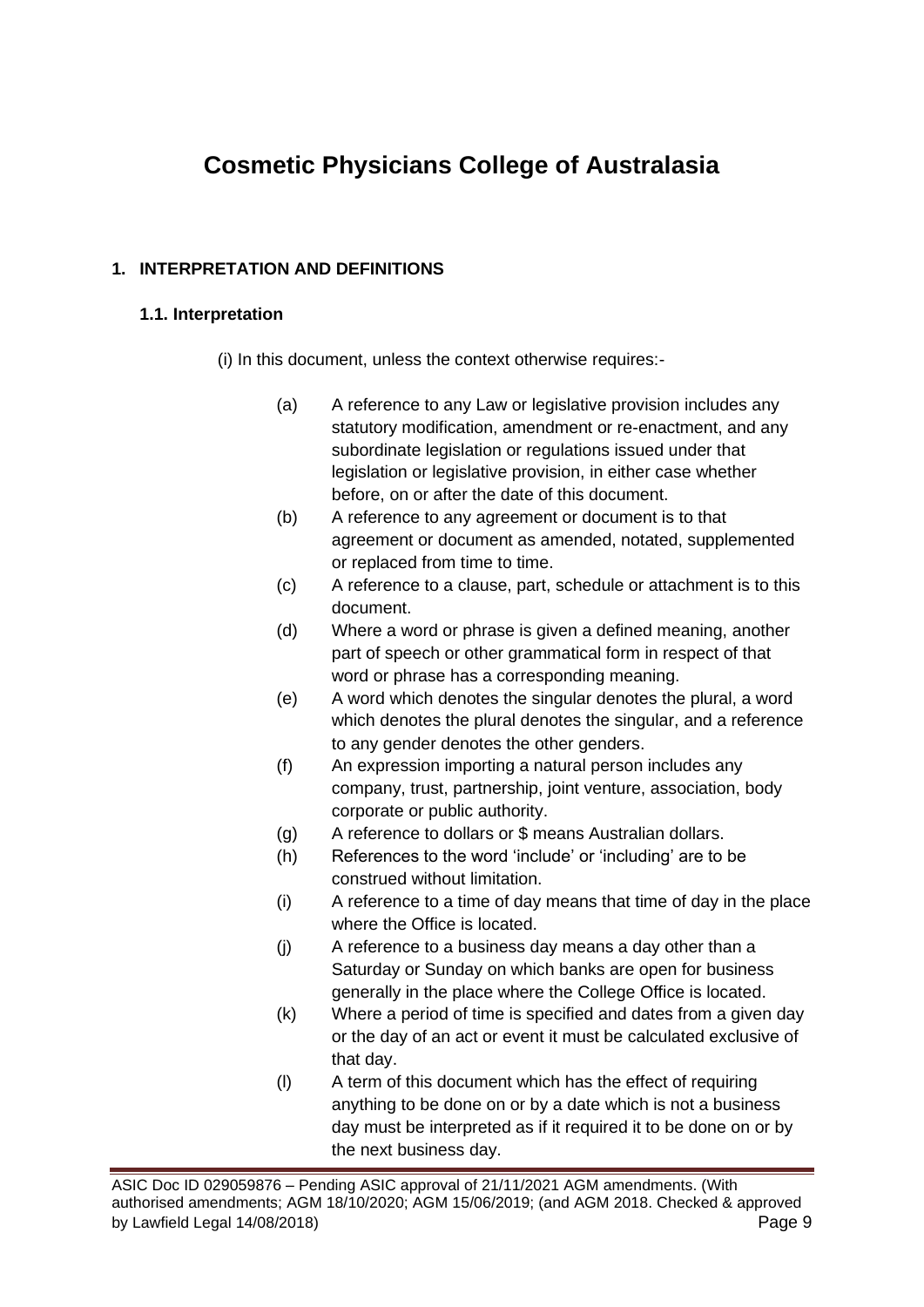- (ii) A reference to this document, where amended, means this document as so amended.
- (iii) Each of the provisions of the Corporations Act which would, but for this clause, apply to the Company as a replaceable rule within the meaning of the Corporations Act are displaced and do not apply to the College.
- (iv) The Corporations Act applies in relation to this document as if it was an instrument made under the Corporations Act as in force on the day when this document became the Constitution of the College.

## **1.2. Definitions**

**"Board"** means the Board of Directors constituted in accordance with clause 10.

**"College"** means *Cosmetic Physicians College of Australasia*

**"Constitution"** means the Constitution of the College.

**"Corporations Act"** means the Corporations Act 2001 (Cth) as modified or amended from time to time.

**"Cosmetic Medicine"** means medical practice which focuses on nonsurgical techniques to change the appearance, colour, texture, structure or position of normal bodily features with the dominant purpose of improving the person's appearance.

**"Financial Year"** means a year ending 30 June.

**"Medical Practitioner"** means a person registered under the legislation in force in Australia or in New Zealand, or other medical registration as approved by the Board, as a Medical Practitioner and authorised pursuant to that legislation to practice medicine.

**"Member"** means a Fellow, Full Member, Corresponding Member, International Affiliate, Retired Member, Registrar Member, Inactive Member, Honorary, Life, Corporate and any other categories of Membership which may be established under Clause 5.1 and "membership" has a corresponding meaning;

**"Seal"** means the common Seal of the College and includes any official Seal of the College.

**"Secretary"** means any person appointed to perform the duties of the Secretary of the College.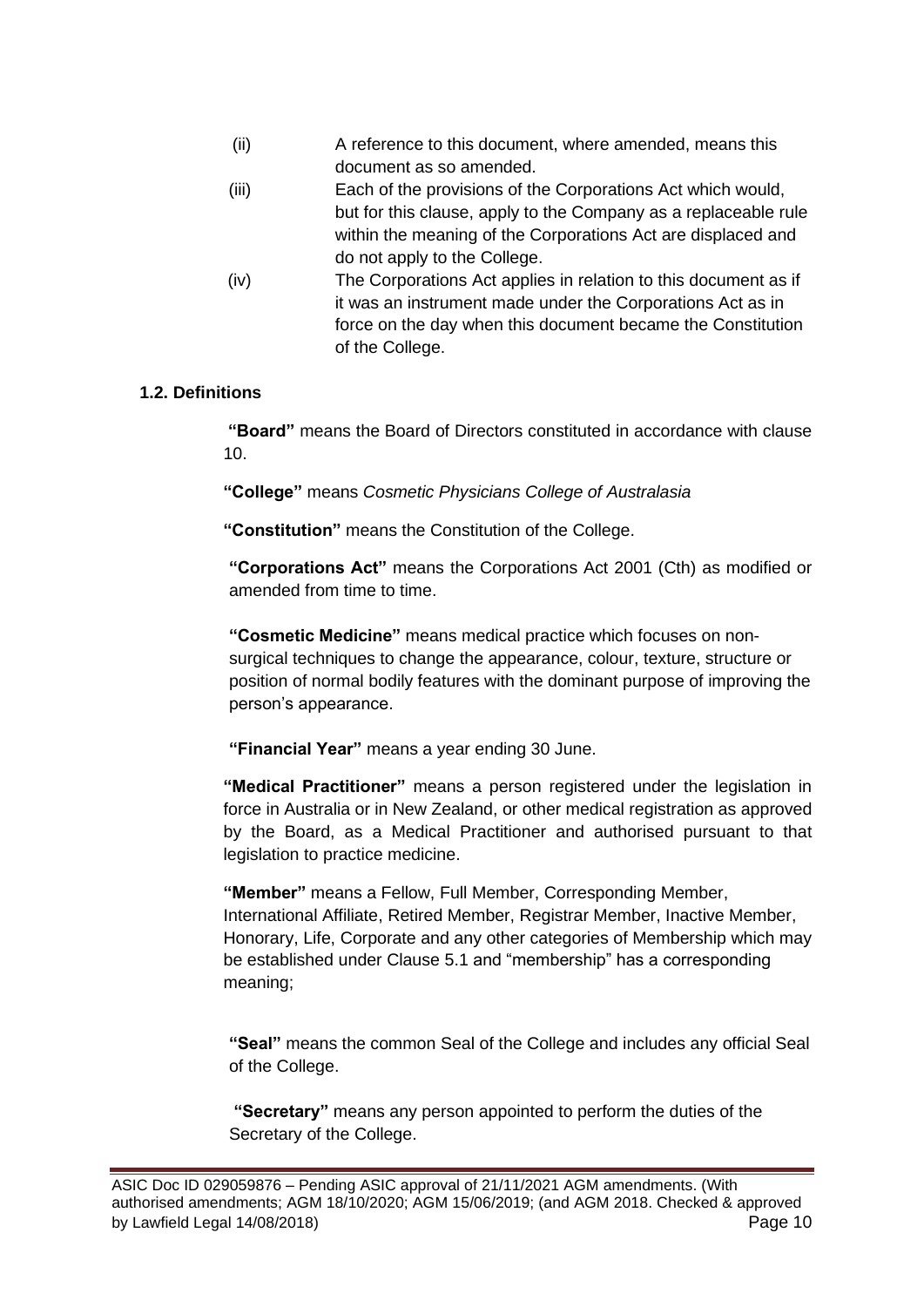**"Student"** means a medical student undertaking studies at a recognised, as assessed by the Board, educational facility based in Australia or New Zealand or a registrar in training with an accredited and recognised, as assessed by the Board, Australasian medical post-graduate training body.

**"Terminating Event"** means an incident which leads to membership being terminated at the discretion of a quorum of the elected and appointed Board members.

#### **2. NAME**

The name of the College is: *Cosmetic Physicians College of Australasia.* 

**3.** The College is established for the objects and purposes set out in the Constitution.

## **4. NATURE, OBJECTS AND POWERS OF COLLEGE & LIABILITY OF MEMBERS**

#### **4.1. Nature of College**

- (a) The College is a public not-for-profit body.
- (b) The principal objects of the College are to:-
	- (a) Establish and maintain high standards of learning, skills and conduct in cosmetic medicine.
	- (b) Support public education and awareness of cosmetic medicine.

(c) Support the implementation of cosmetic medical educational programs for medical practitioners wishing to further their knowledge of cosmetic medicine.

(d) Support research into cosmetic medical treatments.

(e) Secure the support and cooperation of medical practitioners from other medical disciplines with an interest in cosmetic medicine, other health professionals, like minded associations, institutes, governments, corporations, and/or other persons, to further College objectives.

(f) Promote the College's activities and objectives.

(g) Raise money to further College objectives by any lawful means, solicit, receive and enlist financial aid from any ethical source, conduct fund raising campaigns and other fund raising, marketing or promotional activities.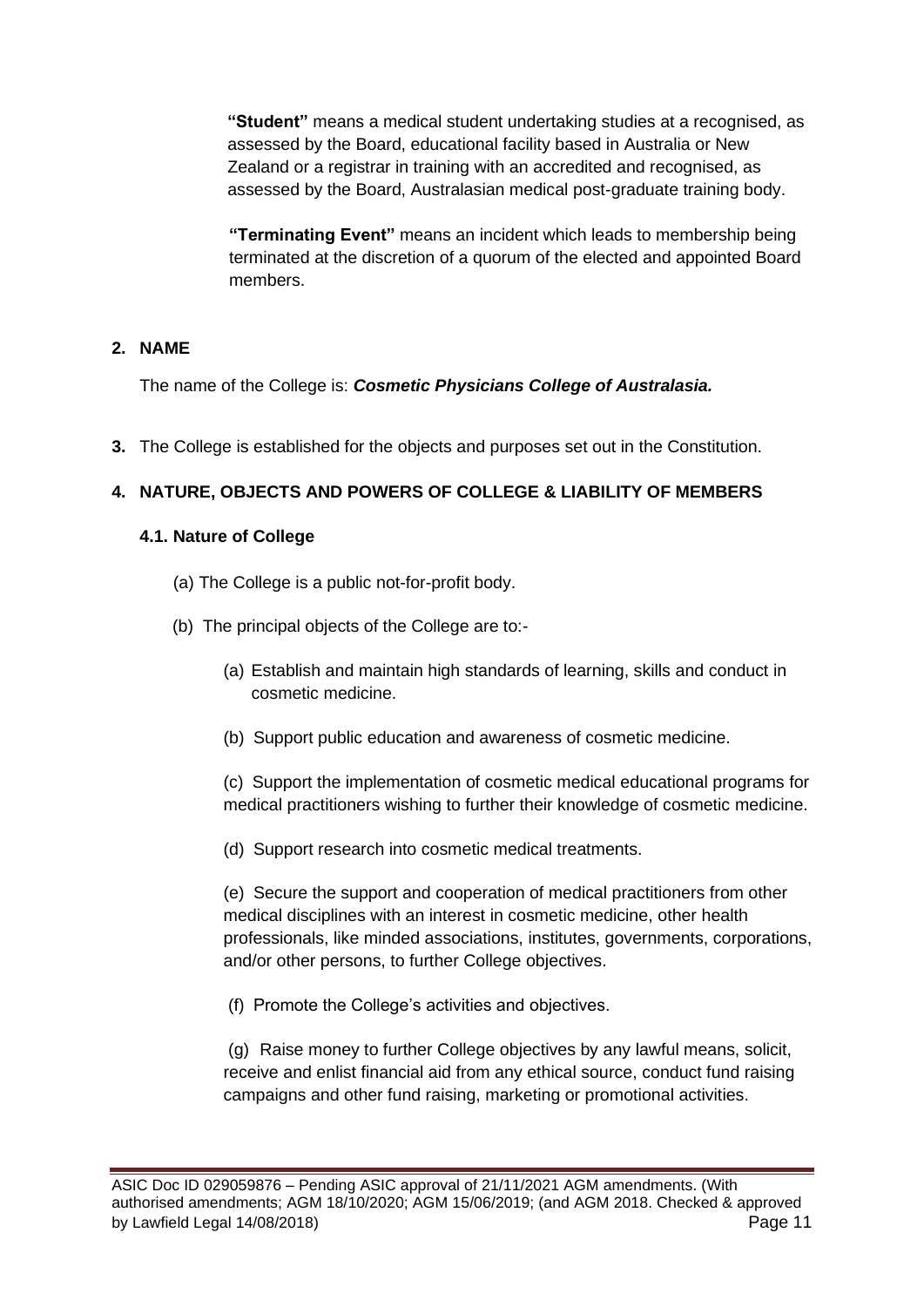(h) Position and promote itself as the leading representative body for medical practitioners of cosmetic medicine in Australasia.

## **4.2. Liability of members and guarantee on winding up**

- (a) The liability of members is limited.
- (b) Every member of the College undertakes to contribute to the assets of the College in the event of it being wound up during the time that he or she is a member, or within one year afterwards, for the payment of debts and liabilities of the College contracted before the time at which he or she ceases to be a member, for the costs, charges and expenses of winding up the College, and for the adjustment of the rights of the contributories amongst themselves, such amount as may be required not exceeding ten dollars (\$10.00).
- (c) If upon the winding up or dissolution of the College there remains, after satisfaction of all its debts and liabilities, any property or money, the property or money will not be paid or distributed amongst the members of the College, but will be given or transferred to some other institution which is:

(a) an institution with objects similar to the objects of the College; and

(b) an institution which prohibits the distribution of its income and property amongst its members to an extent at least as great as that imposed on the College; and

(c) determined by the members of the College at or before the time of dissolution, and failing this, by application to a court of competent jurisdiction.

- (d) If the College is wound up or its endorsement as a deductible gift recipient is revoked (whichever occurs first), any surplus of the following assets shall be transferred to another similar organisation to which income tax deductible gifts can be made:
	- 1. gifts of money or property for the principal purpose of the College;
	- 2. contributions made in relation to an eligible fundraising event held for the principal purpose of the College; and
	- 3. money received by the College because of such gifts and contributions.

## **4.4 In furtherance of the College's objects, the College has the power:**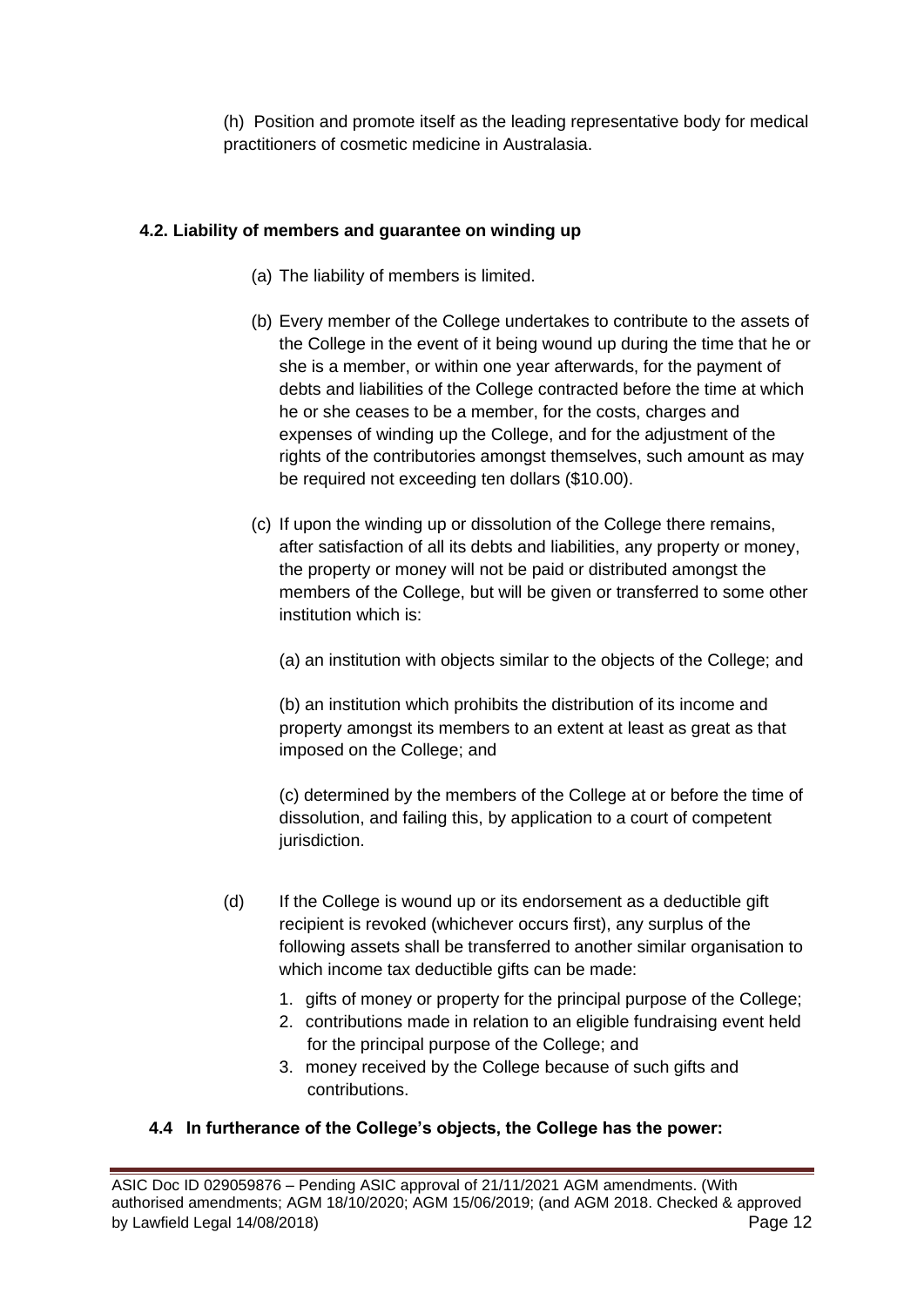- (a) To subscribe to, become a member of and co-operate with any other company, club, association or organisation, whether incorporated or not, whose objects are altogether or in part similar to those of the College, provided that the College shall not subscribe to or support with its funds any club, association or organisation which allows the distribution of its income and property among its members;
- (b) To purchase, take on lease or in exchange, hire and otherwise acquire any lands, buildings, easements or property, real and personal; and any rights of privileges which may be requisite for the purposes of, or capable of being conveniently used in connection with, any of the objects of the College. Provided that in case the College shall take or hold any property which may be subject to any trusts the College shall only deal with the same in such manner as is allowed by the law having regard to such trusts;
- (c) To enter into any arrangements with any Government or authority, supreme, municipal, local or otherwise, that may seem conducive to the College's objects or any of them; and to obtain from any such Government or authority any grants, loans, rights, privileges and concessions which the College may think it desirable to obtain; and to carry out, exercise and comply with any such arrangements, rights, privileges and concessions;
- (d) To appoint, employ, remove or suspend such managers, clerks, secretaries, servants, workmen and other persons as may be necessary or convenient for the purposes of the College;
- (e) To establish and support or aid in the establishment and support of associations, institutions, funds, trusts and conveniences calculated to benefit employees; and to grant pensions and allowances; and to make payments towards insurance; and to subscribe or guarantee money for charitable objects;
- (f) To construct, improve, maintain, develop, work, manage, carry out, alter or control any houses, buildings, grounds, works or conveniences which may seem calculated directly or indirectly to advance the College's interest, and to contribute to, subsidise or otherwise assist and take part in the construction, improvement, maintenance, development, working, management, carrying out, alteration or control thereof;
- (g) To invest and deal with the money of the College not immediately required;
- (h) To make, draw, accept, endorse, discount, execute and issue promissory notes, bills of exchange, bills of lading and other negotiable or transferable instruments;
- (i) In furtherance of the objects of the College to sell, improve, manage, develop, exchange, lease, dispose of, turn to account or otherwise deal with all or any part of the property and rights of the College;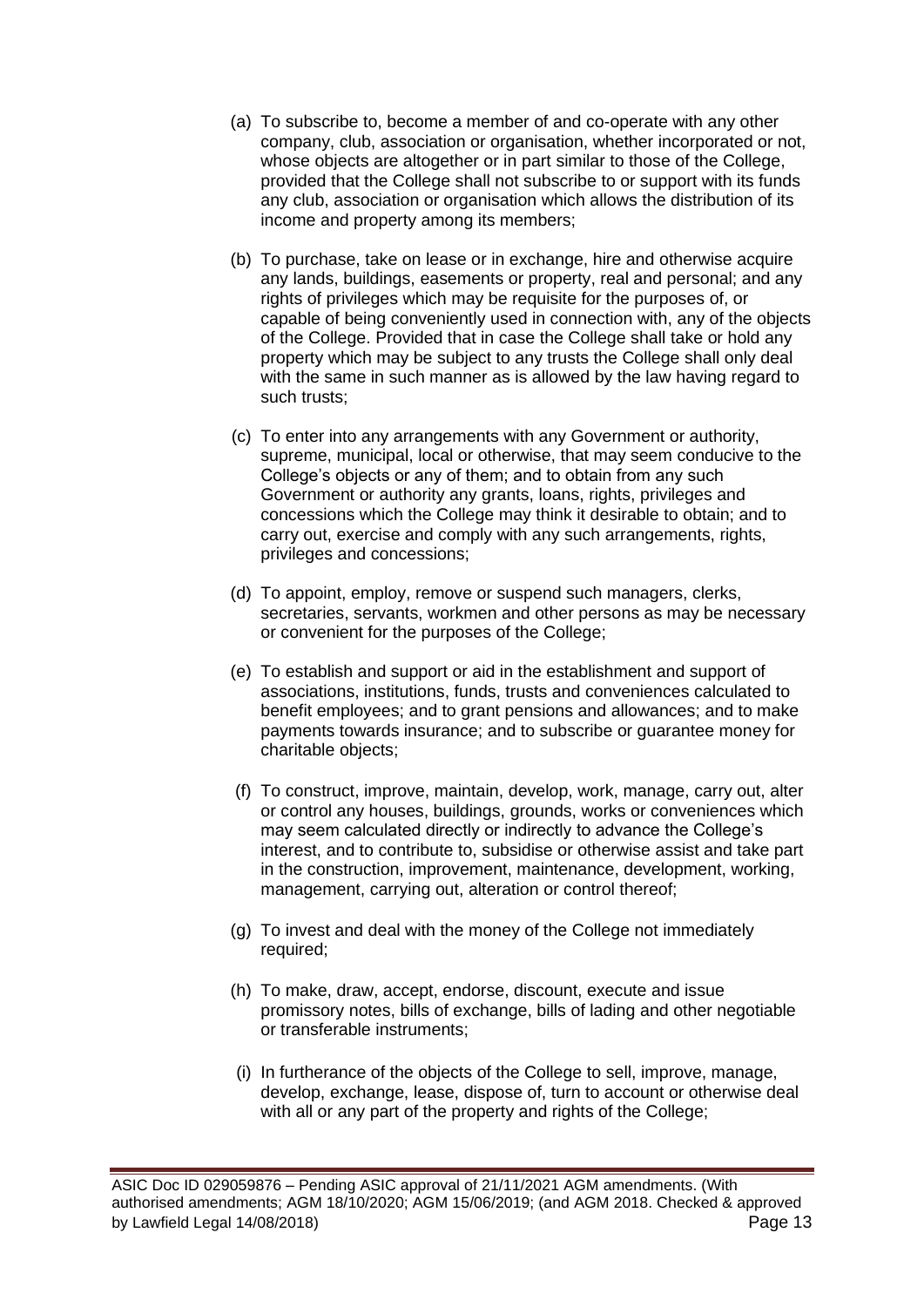- (j) To take or hold mortgages, liens and charges to secure payment of the purchase price or any unpaid balance of the purchase price, of any part of the College's property of whatsoever kind sold by the College, or any money due to the College from purchasers and others;
- (k) To take any gift of property whether subject to any special trust or not, for any one or more of the objects of the College but subject always to the proviso in para (b) of this clause;
- (l) To take such steps by personal or written appeals, public meetings or otherwise, as may from time to time be deemed expedient for the purpose of procuring contributions to the funds of the College, in the shape of donations, annual subscriptions or otherwise;
- (m) To print and publish (such as electronic and website publication) any newspapers, periodicals, books or leaflets that the College may think desirable for the promotion of its objects;
- (n) In furtherance of the objects of the College to amalgamate with any companies, institutions, societies or associations having objects altogether or in part similar to those of the College and which shall prohibit the distribution of its or their income and property among its or their members;
- (o) In furtherance of the objects of the College to purchase or otherwise acquire and undertake all or any part of the property, assets, liabilities and engagements of any or more of the companies, institutions, societies or associations with which the College is authorised to amalgamate;
- (p) In furtherance of the objects of the College to transfer all or any part of the property, assets, liabilities and engagements of the College to any one or more of the companies, institutions, societies or associations with which the College is authorised to amalgamate;
- (q) To make donations for charitable purposes;
- (r) To do all such acts, deeds, matters and things and to enter into and make such agreements are as incidental or conducive to the attainment of the objects of the College; and
- (s) To otherwise exercise any powers of an individual and those powers contained in Pt 2B.1 of the Corporations Act 2001 (Cth), provided that they shall not be exercised in contravention of any provision of this Constitution.

#### **5. MEMBERSHIP**

#### **5.1 Classes of membership**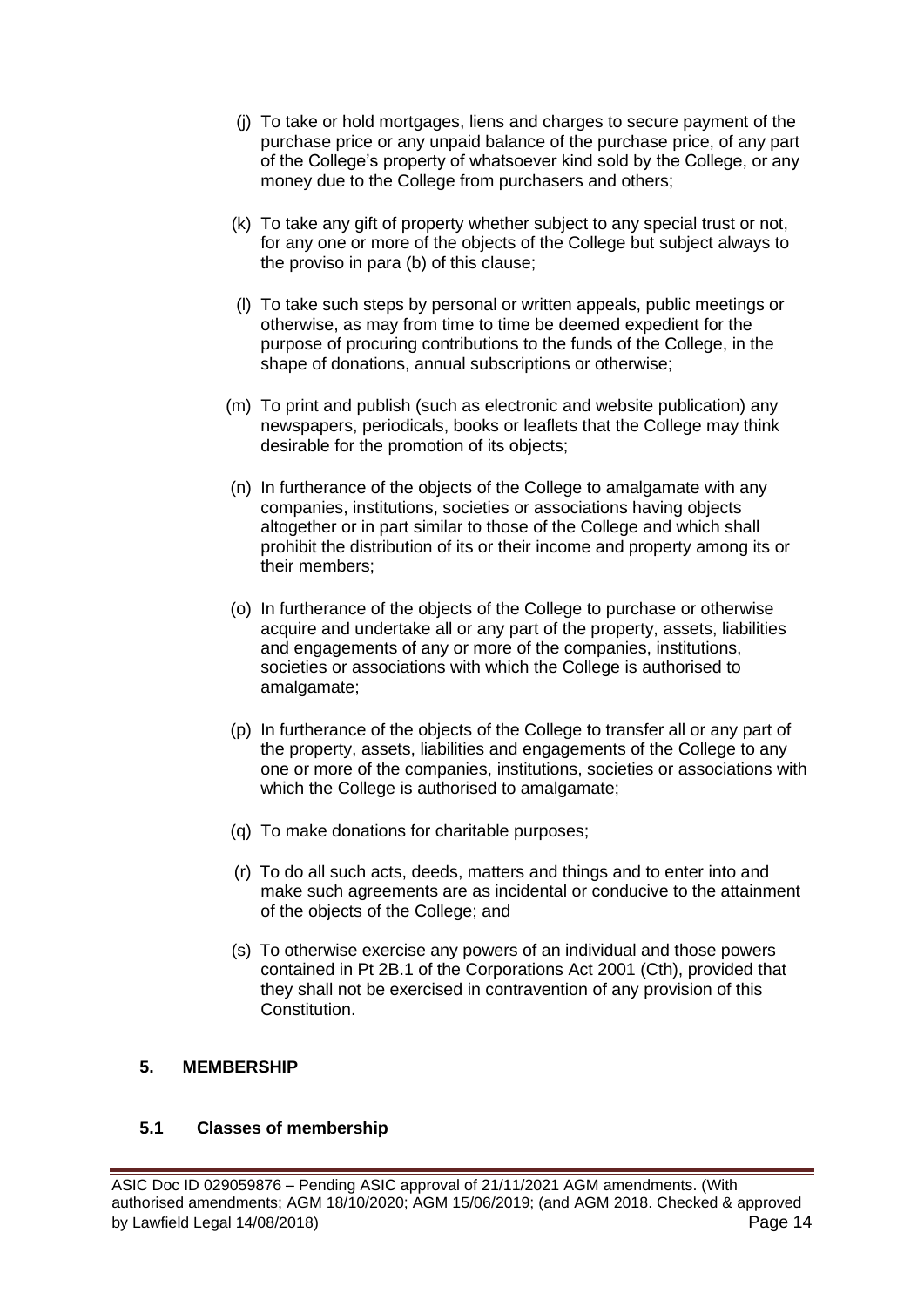Unless otherwise resolved by the College in General Meeting, the members of the College are such persons as the Board members may admit to membership pursuant to this Constitution and shall be classified into the classes with the eligibility requirements for each class as set hereunder:-

#### (a) Fellow

A medical practitioner registered pursuant to the Law of Australia or New Zealand, or other medical registration as approved by the Board, as a medical practitioner, and authorised pursuant to the Law to practice medicine, who is deemed to have fulfilled the criteria for Fellowship as assessed by the Membership Committee and is approved by the Board.

#### (b) Full Member

A medical practitioner registered pursuant to the Law of Australia or New Zealand, or other medical registration as approved by the Board, as a medical practitioner, and authorised pursuant to the Law to practice medicine, who fulfils the requirements for membership as assessed by the Membership Committee and is approved by the Board, but who does not fulfil the criteria for Fellowship as assessed by the Membership Committee.

#### (c) Corresponding Member

A medical practitioner registered pursuant to the Law of Australia or New Zealand, as a medical practitioner, and who is authorised pursuant to the Law to practice medicine, who fulfils the requirements for membership as assessed by the Membership Committee, and is approved by the Board, but who does not fulfil the criteria required of Fellows or Full Members as assessed by the Membership Committee.

#### (d) Honorary Member

A person who, in the opinion of the Board, has made an outstanding contribution to the College. An Honorary Member shall be appointed by the Board at its discretion, for a term not exceeding three years, and may be reappointed. A member may nominate any person for appointment as an Honorary Member.

Honorary Members shall not be required to pay any annual subscription.

(e) Life Member

#### A person who, in the opinion of the Board, has made a significant

ASIC Doc ID 029059876 – Pending ASIC approval of 21/11/2021 AGM amendments. (With authorised amendments; AGM 18/10/2020; AGM 15/06/2019; (and AGM 2018. Checked & approved by Lawfield Legal 14/08/2018) **Page 15**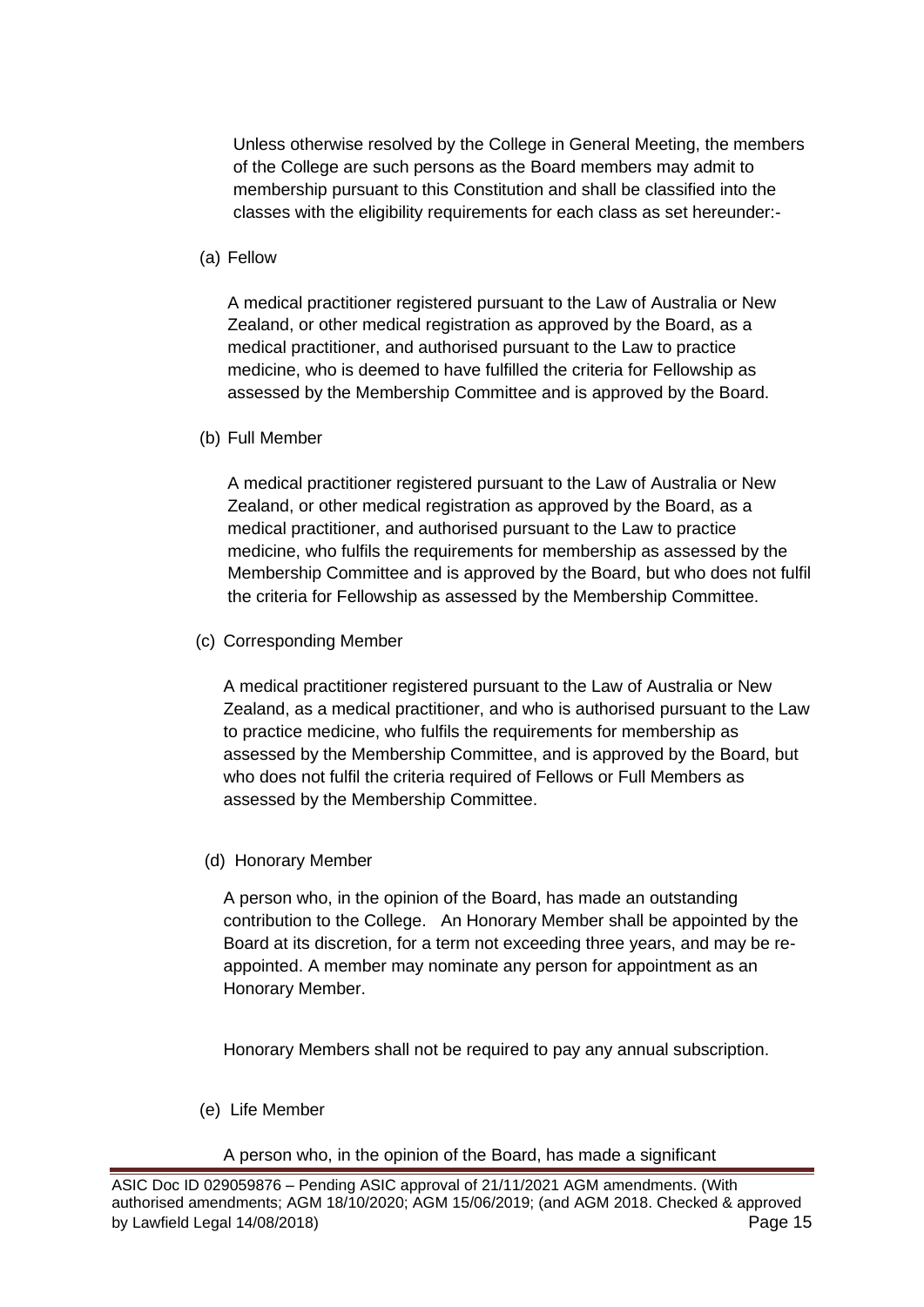contribution to the College. A candidate for Life Membership must be approved by the Board before the College, in General Meeting, votes on the awarding of Life Membership.

Life Members shall not be required to pay any annual subscription.

(f) Corporate Sponsor

A firm, company or organisation which, in the opinion of the Board, is engaged in activities consistent with the objects of the College.

(g) Retired Member

A person who has previously been a Fellow or Full Member who advises the Board that they are no longer practising Cosmetic Medicine but wish to retain association with the College. Retired Members, on the invitation of the Board, are expected to assist the College for a few hours per year at times and locations determined by mutual agreement and must pay an annual membership fee determined by the Board.

(h) Registrar Member

A qualified medical practitioner who has been invited to join the College training program, who does not fulfil the criteria required of Fellows, who has been approved by the Membership Committee to enter the pathway to Fellowship of the College.

(i) Inactive Member

A member who, due to a temporary change of circumstances, is unable to meet the requirements of membership, and the Board has determined, in its absolute discretion, is an Inactive Member.

(j) International Affiliate

A medical practitioner registered pursuant to the Law of the Nation in which they principally practise, or other medical registration as approved by the Board, as a medical practitioner, and authorised pursuant to the Law to practice medicine, who fulfils the requirements for International Affiliation as assessed by the Membership Committee and is approved by the Board, but who does not fulfil the criteria for Full Membership or Fellowship as assessed by the Membership Committee.

#### **5.2 Change of member circumstances**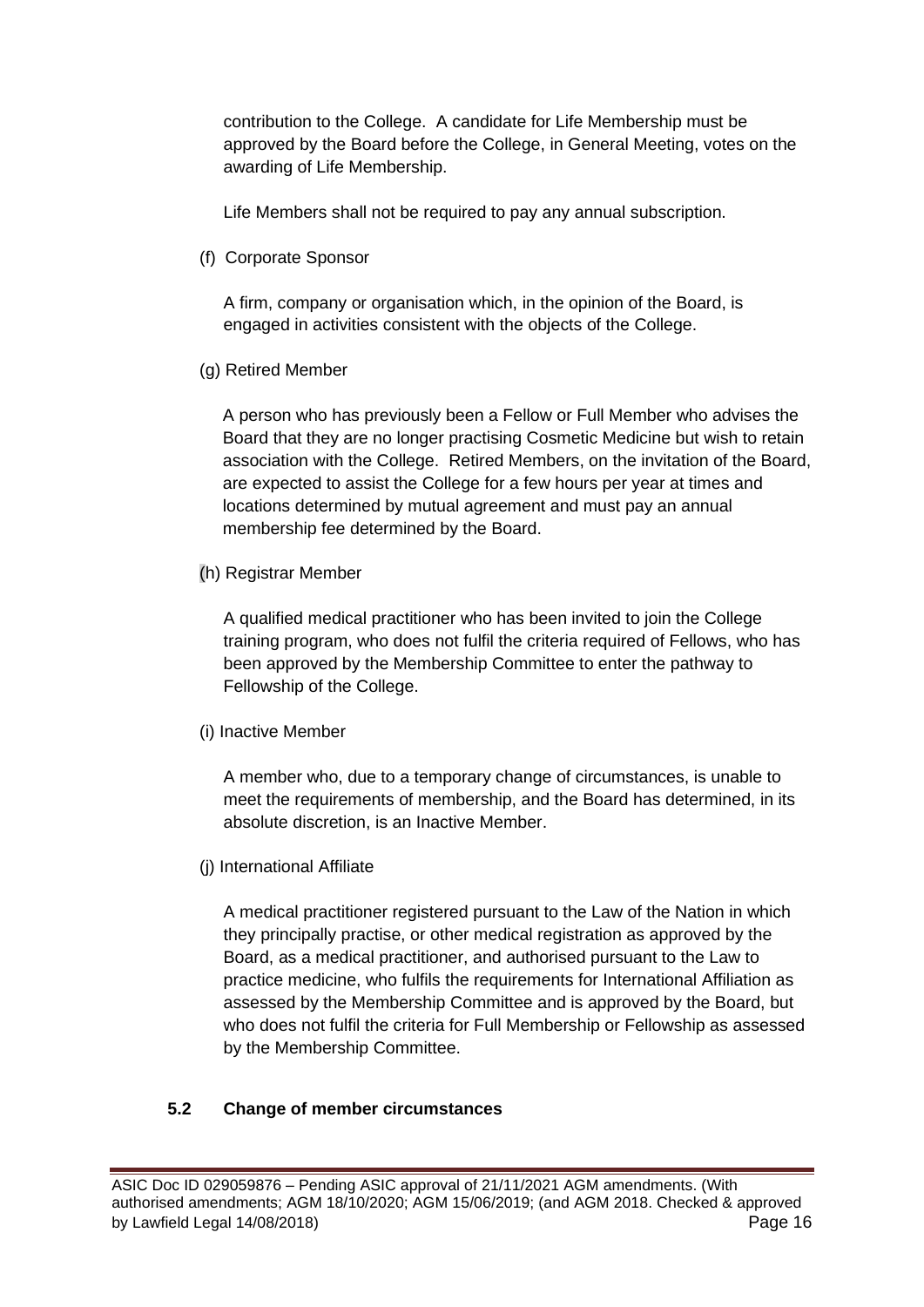The Board may determine, in its absolute discretion, that a member is an Inactive Member, for a fixed length of time no greater than two years.

## **5.3 Variation to membership rights**

Subject to the Corporations Act and the terms of a particular class of membership, the College may vary the rights attached to any class (unless otherwise prohibited by this Constitution or by the terms of grant of membership of that class) by a special resolution passed at a General Meeting of members.

## **5.4 Term of membership**

Fellow, Full Member, Corresponding Member, International Affiliate, and Corporate Sponsor Memberships will be for a term of one year, renewable annually in advance at the commencement of the financial year. Registrar Membership will be for a term of two years but may be extended at the discretion of the Board on the advice of the Education Committee.

The renewal of any Membership is at the discretion of the Board.

## **5.5 Membership rights**

Subject to the Constitution, a Fellow, a Full Member, a Registrar Member, an Honorary Member and a Life Member, providing the Honorary or Life Member would otherwise be a Fellow or a Full Member, has:-

- (a) The right to receive notices of, and to attend and be heard at, any General Meeting of the College; and
- (b) The right to vote at any General Meeting of the College.

Corresponding Members and International Affiliates have the right to receive notices of, and to attend, General Meetings but do not have the right to vote.

Retired Members are entitled to attend the AGM but not vote and have access to online medical journals provided by the College.

Inactive Members are not listed on the College website, do not have any voting rights and do not pay an annual membership fee. Inactive Members may apply to be re-instated to their former membership, without paying a joining fee, at the absolute discretion of the Board.

#### **5.6 Membership obligations**

Members must fulfil their continuing medical education obligations, be financial at all times and adhere to the objectives, policies and guidelines of the College.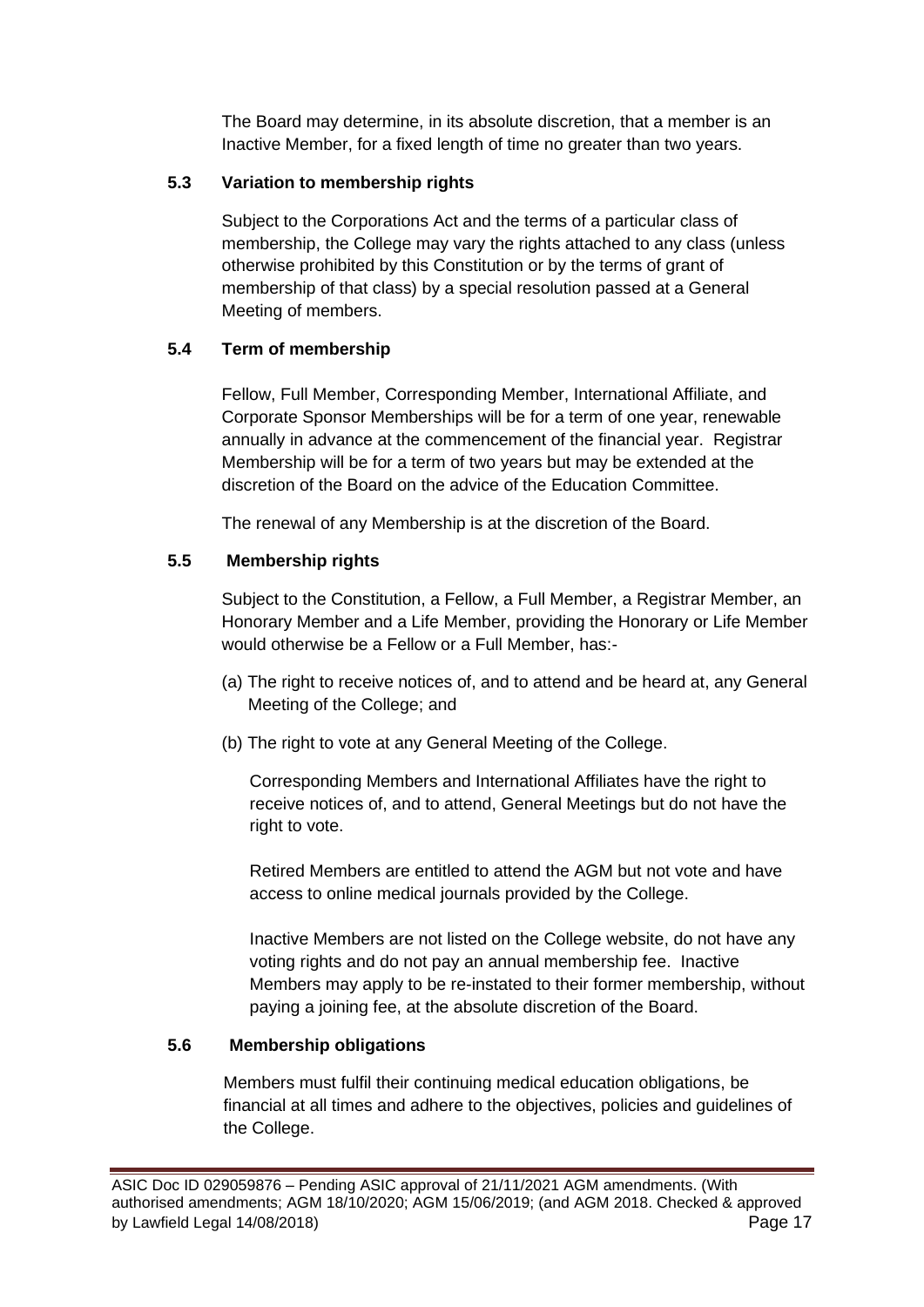## **5.7 Membership not transferrable**

The rights, benefits and privileges of any member are personal to the member and are not transferrable. A membership will lapse if there is any purported sale, transfer, agreement to effect a transfer, or assignment of any member's rights.

## **5.8 Certificates**

- (a) A Fellow will receive a certificate on attaining his/her Fellowship.
- (b) The College will issue to each member, free of charge, an annual certificate evidencing that person's currency of membership.
- (c) The College may issue a replacement certificate to a member if the College receives and cancels the existing certificate for that person's membership or the College is satisfied that the existing certificate is lost or destroyed and the member pays any fee as the Board resolves.

## **5.9 Membership Committee**

There shall be a Membership Committee which shall be a sub-committee of the Board. The Membership Committee is by appointment of the Board and will consist of three Fellows and one Full Member. One of the 4 committee members will also be a Board member as per clause 25.4. The committee will regulate its meeting in accordance with any directions imposed by the Board. Subject to such direction, the committee may meet as it thinks fit to consider and recommend membership of the College and will report to the Secretary of the Board within one week of this consideration.

#### **5.10 Membership fees**

 **(a)** The annual fee payable by members of the College will be such sum as is decided by the Board.

 (b) All annual fees are due and payable in advance on admission to the College and, subsequently, annually in advance by July 1st in each year.

(c) Annual fees will rise with CPI, and at any time at the discretion of the Board.

(d) At its discretion, the Board may levy fees for Fellowship applications, examinations or other purposes.

(e) No annual fees are payable by any Honorary or Life Member.

#### **5.11 Post Nominals**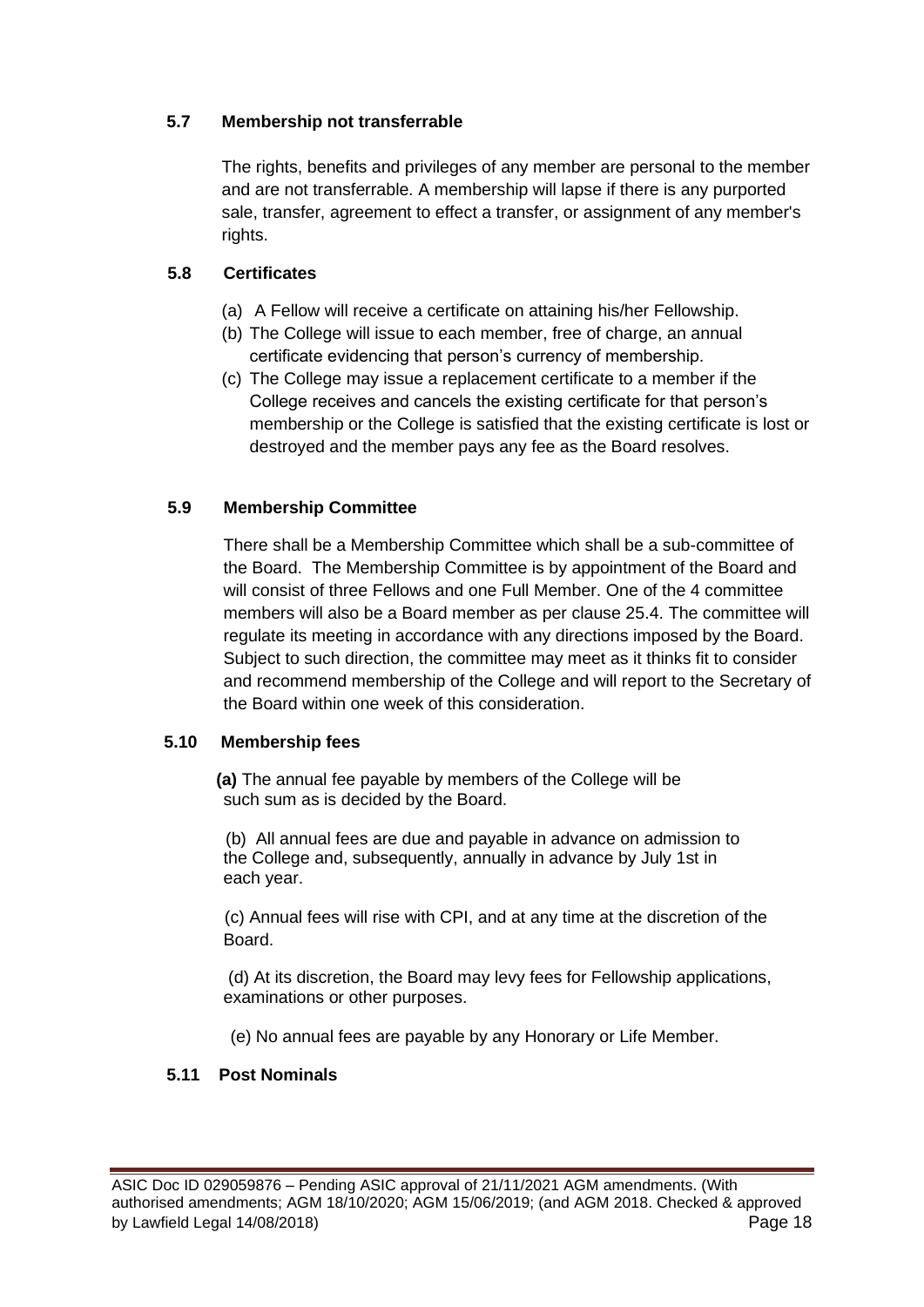(a) Fellows of the College, and Honorary and Life members who would otherwise be Fellows of the College, may use the abbreviation FCPCA after their name.

(b) Full Members, Corresponding Members, International Affiliates, Retired Members, Registrar Members, Honorary and Life Members, Inactive Members and Corporate Sponsors are not entitled to the use of College post nominals. Honorary and Life Members who were College Fellows may continue to use post nominals provided they maintain the College annual continuing medical education requirements.

#### **5.12 Education Committee**

There shall be an Education Committee which shall be a sub-committee of the Board. The Education Committee is by appointment of the Board and will consist of three Fellows and one Full Member. One of the 4 committee members will also be a Board member as per clause 25.4. The committee will regulate its meeting in accordance with any directions imposed by the Board. Subject to such direction, the committee may meet as it thinks fit and will report its resolutions to the Secretary of the Board.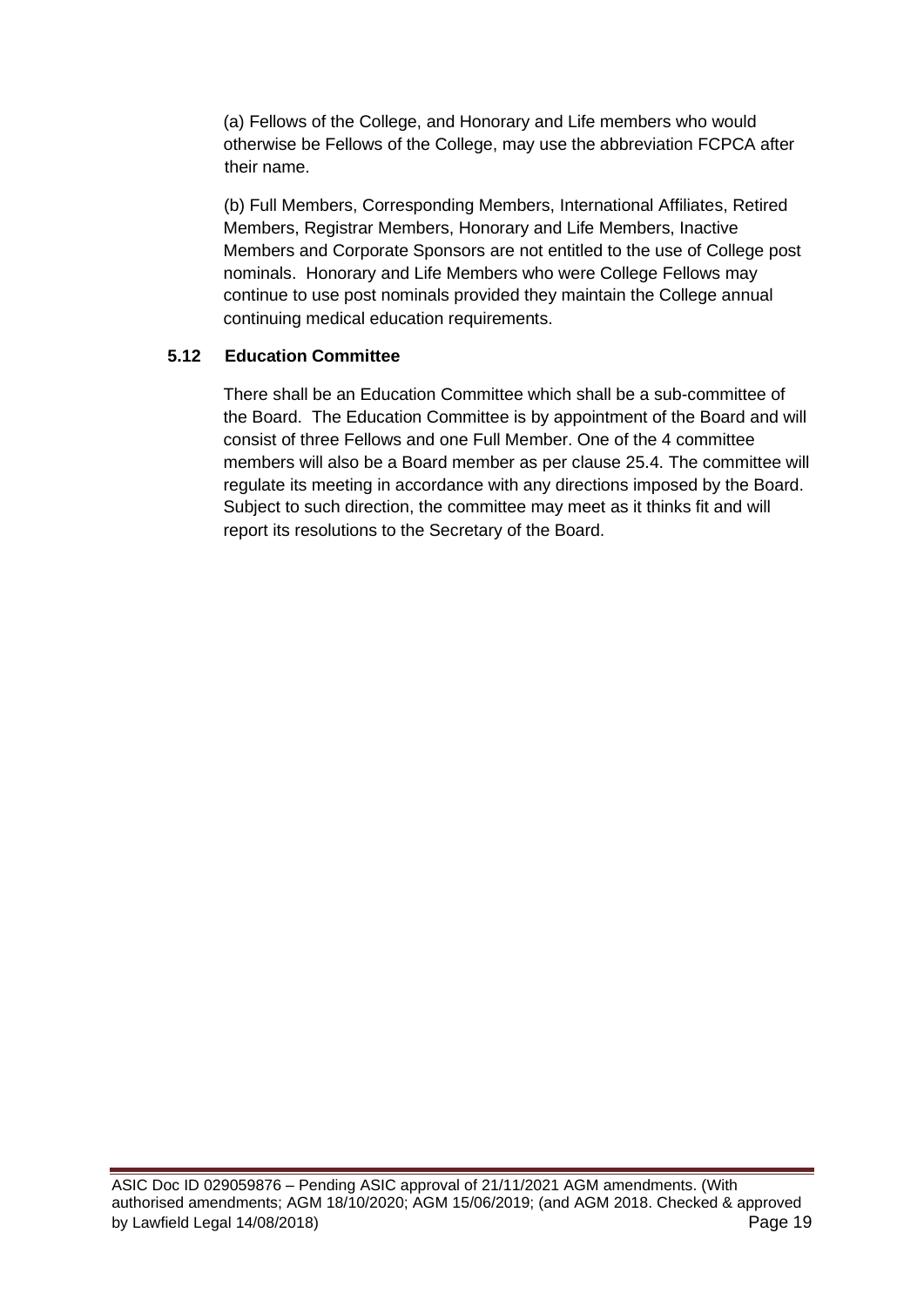## **6. ADMISSION TO MEMBERSHIP**

## **6.1 Form of application for membership**

Any eligible person or corporation may apply via the College website to become a member of the College. All applications must be supported by documents or evidence of eligibility as required by the Board.

## **6.2 Consideration of application by the Board**

If a person makes an application that complies with clause 6.1, the application will be reviewed by the Membership Committee as soon as practicable after its receipt. The Committee will forward its recommendation to the Board within one week of this review. The Board will determine, at its discretion, the acceptance or rejection of that application for membership.

## **6.3 Acceptance or rejection of membership application**

(a) If an application for membership is accepted:

- (i) The Secretary must notify the applicant of his, her or its acceptance and;
- (ii) The name and details of the applicant must be entered into the register of members in accordance with the Corporations Act.

(b) If an application is rejected, the Secretary must notify the applicant that the application has been rejected.

 (c)The Board and Membership Committee are not obliged to give reasons for rejecting or accepting an application for membership. Further correspondence, other than the acceptance or rejection notification, will not be entered into.

#### **7. REMOVAL AND CESSATION OF MEMBERSHIP**

#### **7.1 Resignation**

- (a) A member may resign from membership by notifying the Secretary of the College in writing.
- (b) Unless the notice provides otherwise, the resignation of a member is deemed to take effect 6 months after the date of receipt of notice by the Secretary.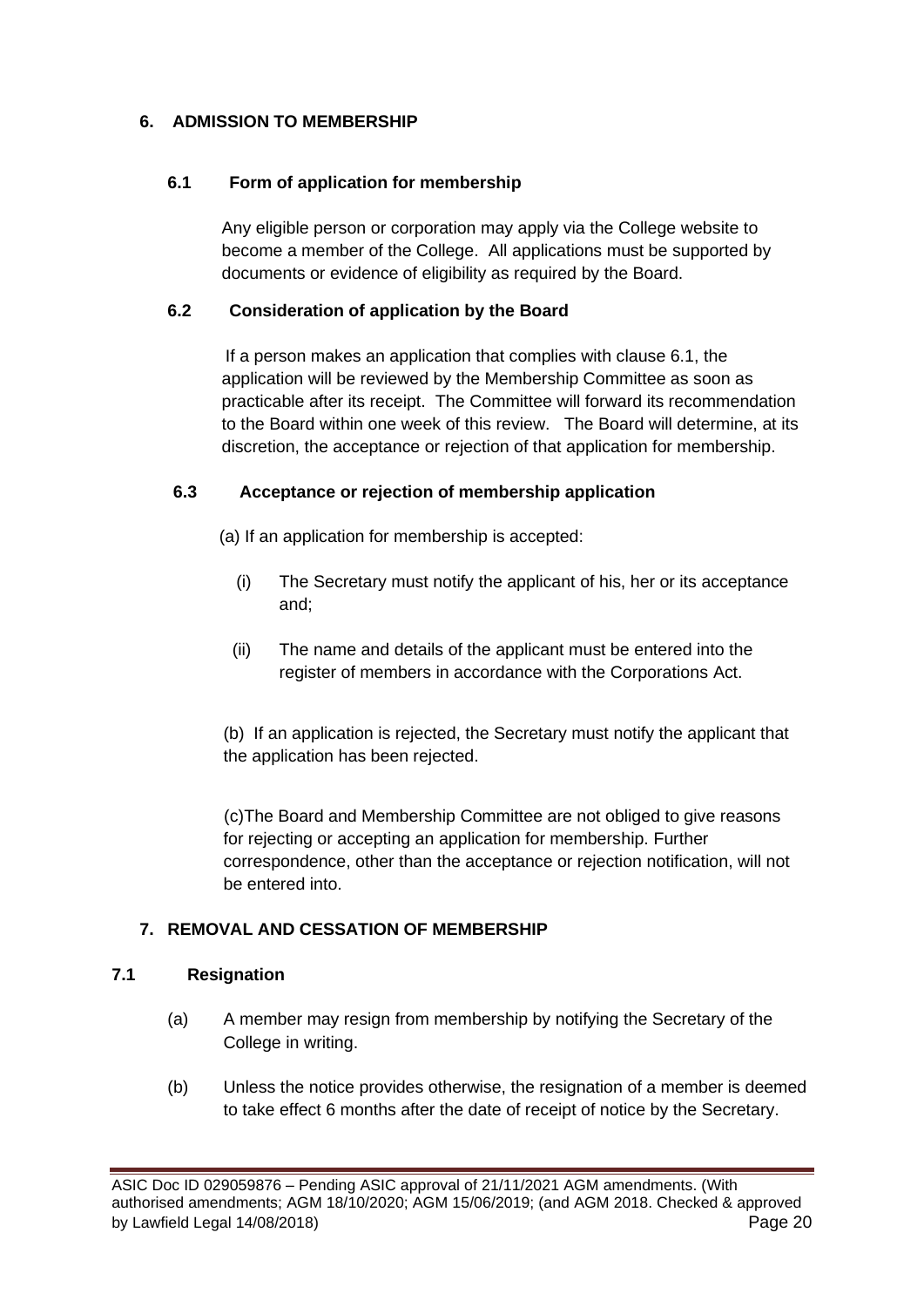## **7.2 Expulsion of member**

- (a) The Board may resolve to expel a member if:
	- (i) A terminating event occurs in respect of the member; and
	- (ii) The College gives that member at least 14 days' notice in writing stating the terminating event, that the member is liable to be expelled and informing the member of his/her/its rights under clause 7.2 (b), (c), (d).
- (b) Before the passing of a motion to expel the member under clause 7.2 (a)(ii) a member is entitled to give the Board, either orally or in writing, any explanation or defence of the terminating event as the member may think fit.
- (c) A member may, by notice in writing to the College within 14 days of receipt of the notice referred to in clause 7.2 (a) (ii), request that a motion to expel the member under clause 7.2 (a) (ii) be reviewed by the College at the next General Meeting. If such a request is made, the Board must propose at the next Annual General Meeting of the College or, at the Board's discretion, at a General Meeting convened specially for this purpose, that a motion be moved to confirm the expulsion of the member concerned.
- (d) Where a motion is passed under clause 7.2 (c), the College must give that member notice in writing of the expulsion within 14 days of the resolution.

#### **7.3 Lapsing**

The membership of a member will cease if he, she or it does not pay his, her or its annual subscription on or before the day which is 90 days after the due date.

#### **7.4 Reinstatement of member**

The Board may reinstate an expelled, or lapsed, member, if a written application is received from the former member, on any terms and at any time as the Board resolves, including a requirement that all amounts due but unpaid by the expelled, or lapsed, member are paid.

#### **8 DISCIPLINARY PROCEEDINGS / MISCONDUCT**

#### **8.1 Non-compliance with Constitution, misconduct**

If any member shall wilfully refuse or neglect to comply with the provisions of this Constitution; or

If a member shall lodge a complaint against another member alleging one or more of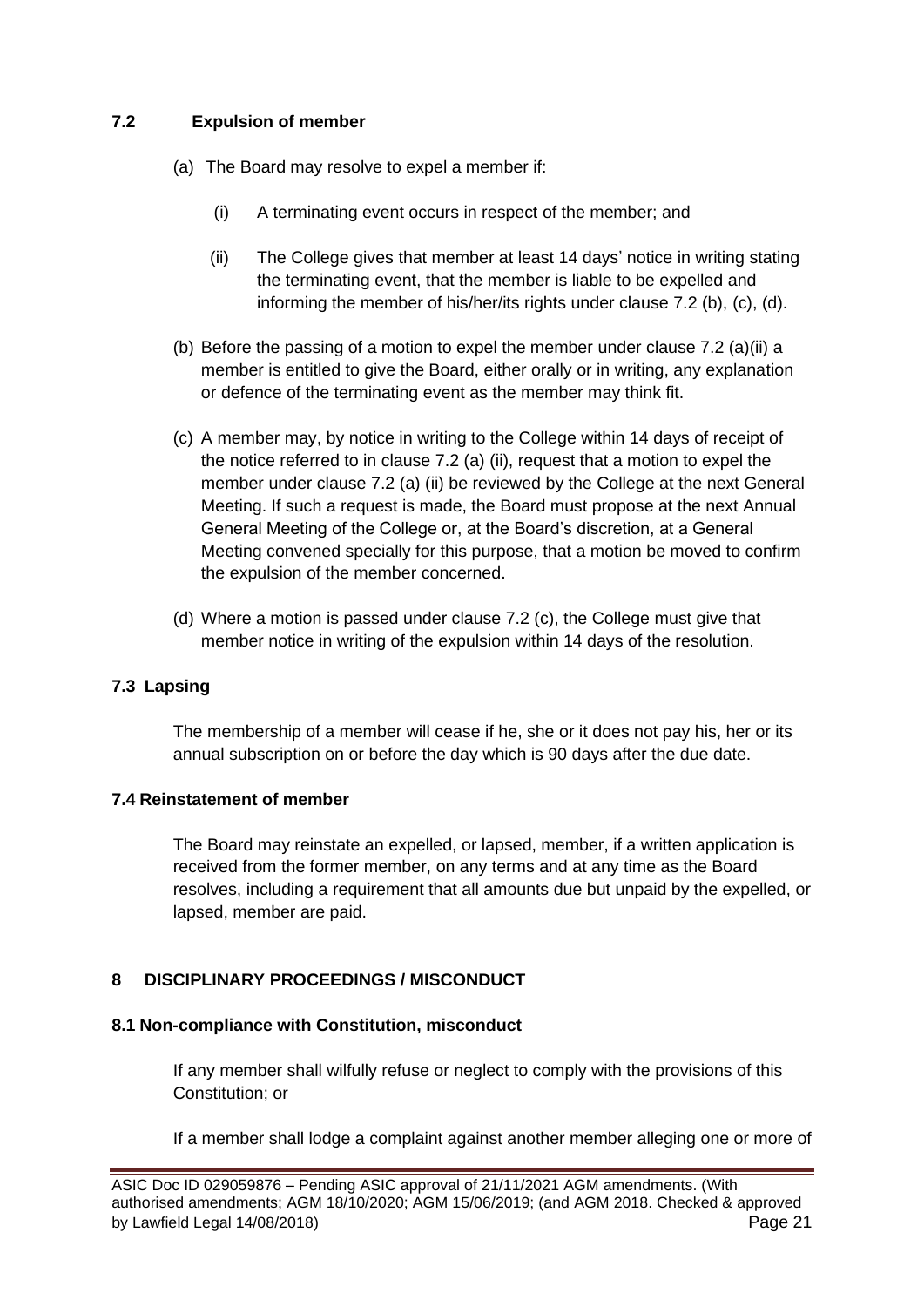the following:-

- (a) That the member has refused or neglected to comply with the provisions of this Constitution;
- (b) That the member has engaged in conduct unbecoming of a member;
- (c) That the member has engaged in conduct, including but not limited to, nonadherence to the policies and guidelines of the College, that brings the College into disrepute;
- (d) That the member has engaged in conduct that is, or is likely to be, harmful to the interests of the College;
- (e) That the member does not hold the qualifications required for the class of membership which he, she or it holds;

The Board may conduct such inquiries and investigations as it considers appropriate into the subject matter of any complaint lodged pursuant to this clause and other matters concerning any conduct of the member.

The member is obliged to cooperate honestly and openly with the Board for the duration of the investigation.

If the Board considers it appropriate and the Board formulates a charge or allegation concerning the matter, the member shall:

- (i) Be given notice within 14 days of a meeting of the Board particularising and stating the specific nature of the charge or allegation against the member;
- (ii) Be given the opportunity of responding either orally at the meeting, or in writing, to the charge or allegation.
- **8.2** (a) The Board may amend the particulars of the charge or allegation against the member if additional information is gained during investigation;
	- (b) The member shall be given not less than 14 days' notice to respond to any amendment.
- **8.3** Following consideration of the charge or allegation the Board shall resolve to uphold or dismiss the charge or allegation in part or in full.
- **8.4** The Board, on consideration of the charge or allegation, shall resolve to:-
	- (a) Take no further action; or
	- (b) Censure the member; or

ASIC Doc ID 029059876 – Pending ASIC approval of 21/11/2021 AGM amendments. (With authorised amendments; AGM 18/10/2020; AGM 15/06/2019; (and AGM 2018. Checked & approved by Lawfield Legal 14/08/2018) **Page 22**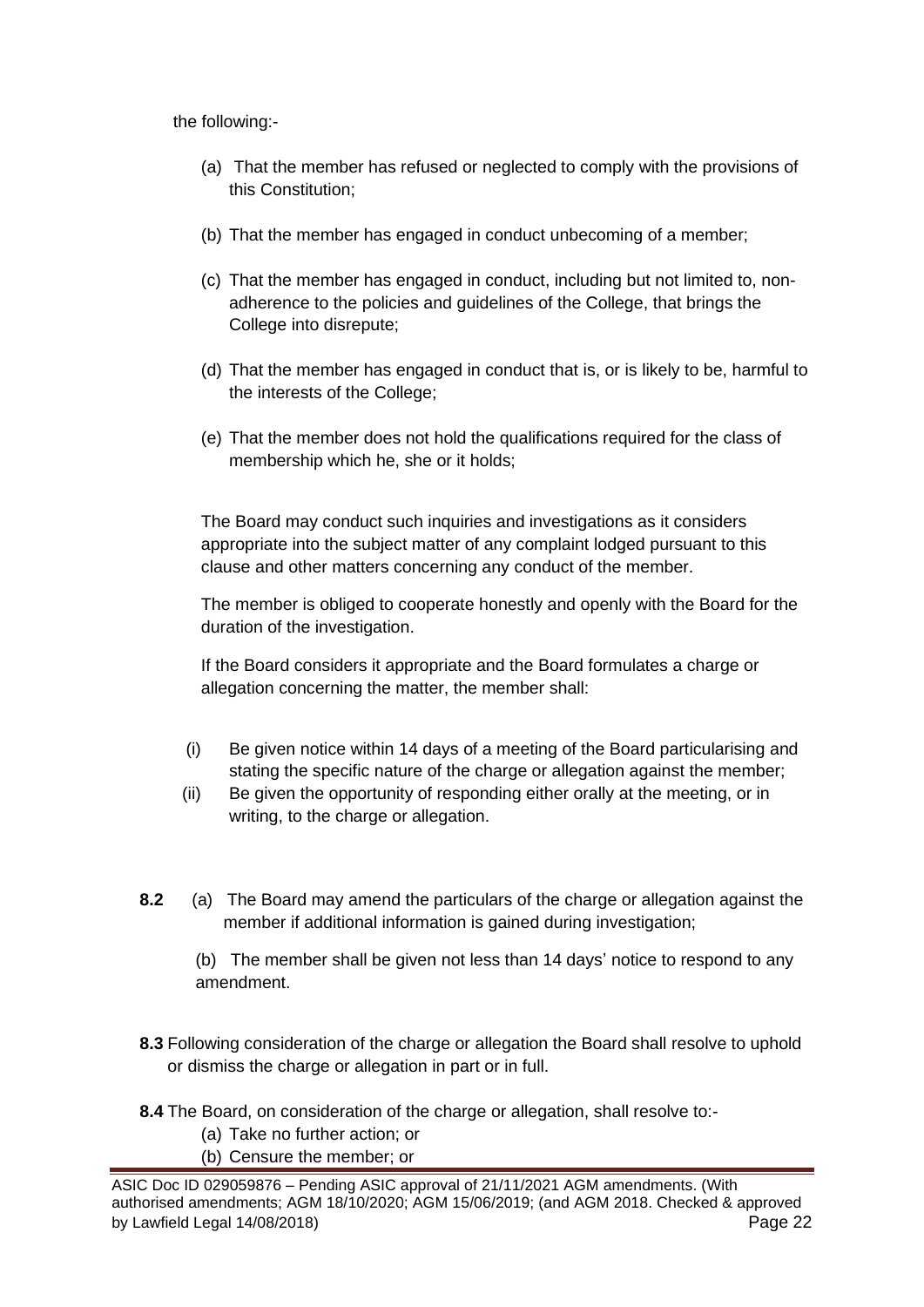- (c) Suspend the member for such period as the Board shall determine; or
- (d) Take such action as the Board resolves.
- **8.5** Subject to clauses 8.2 and 8.4, the Board will not be bound by rules of evidence or procedure, and no member of the Board will be prevented from participating in the consideration and resolution of a charge or allegation because of prior familiarity or dealings with the member, or another person involved in the subject matter for the charge, provided that the Board is of the bona fide belief that he or she can bring a fair and open mind to the matter.
- **8.6** The Board may, if it determines that there are exceptional circumstances, suspend a member's membership pending consideration of the charge or allegation against the member, without first giving the member an opportunity to be heard in relation to the allegations or charge.
- **8.7** During a period of suspension, the member will remain liable for all liabilities and obligations of membership but will not enjoy any of the rights and privileges of membership.
- **8.8** If a member is found by the Board to have made a vexatious, dishonest, mischievous or unreasonable complaint against another member, the Board, at its discretion, may bring disciplinary action against the offending member.
- **8.9** Any unresolved dispute will be referred for mediation by a mutually agreed Mediator in accordance with the mediation rules of the Institute of Arbitrators and Mediators Australia ('IAMA'). If no agreement can be reached on an appointee a within 7 days, the mediator shall be appointed by the Chair of the NSW Chapter of IAMA. The cost of mediation will be borne by the party against whom a decision is made or shared equally if the Mediator decides this is reasonable.

#### **9 PAYMENTS – NO PROFIT TO MEMBERS**

- **9.1** The assets and income of the College shall be applied solely in furtherance of the objects of the College and no portion of the income or assets of the College may be paid or transferred, directly or indirectly to any member, except as bona fide compensation for services rendered or expenses incurred on behalf of the College.
- **9.2** Payment will be made in good faith of:-
	- (a) Reasonable Remuneration to officers or employees of the College for services actually rendered;
	- (b) A reasonable amount to any member in return for any services actually rendered to the College (whether by the member or any corporation or partnership in which the member has an interest or is a member) or for

ASIC Doc ID 029059876 – Pending ASIC approval of 21/11/2021 AGM amendments. (With authorised amendments; AGM 18/10/2020; AGM 15/06/2019; (and AGM 2018. Checked & approved by Lawfield Legal 14/08/2018) **Page 23**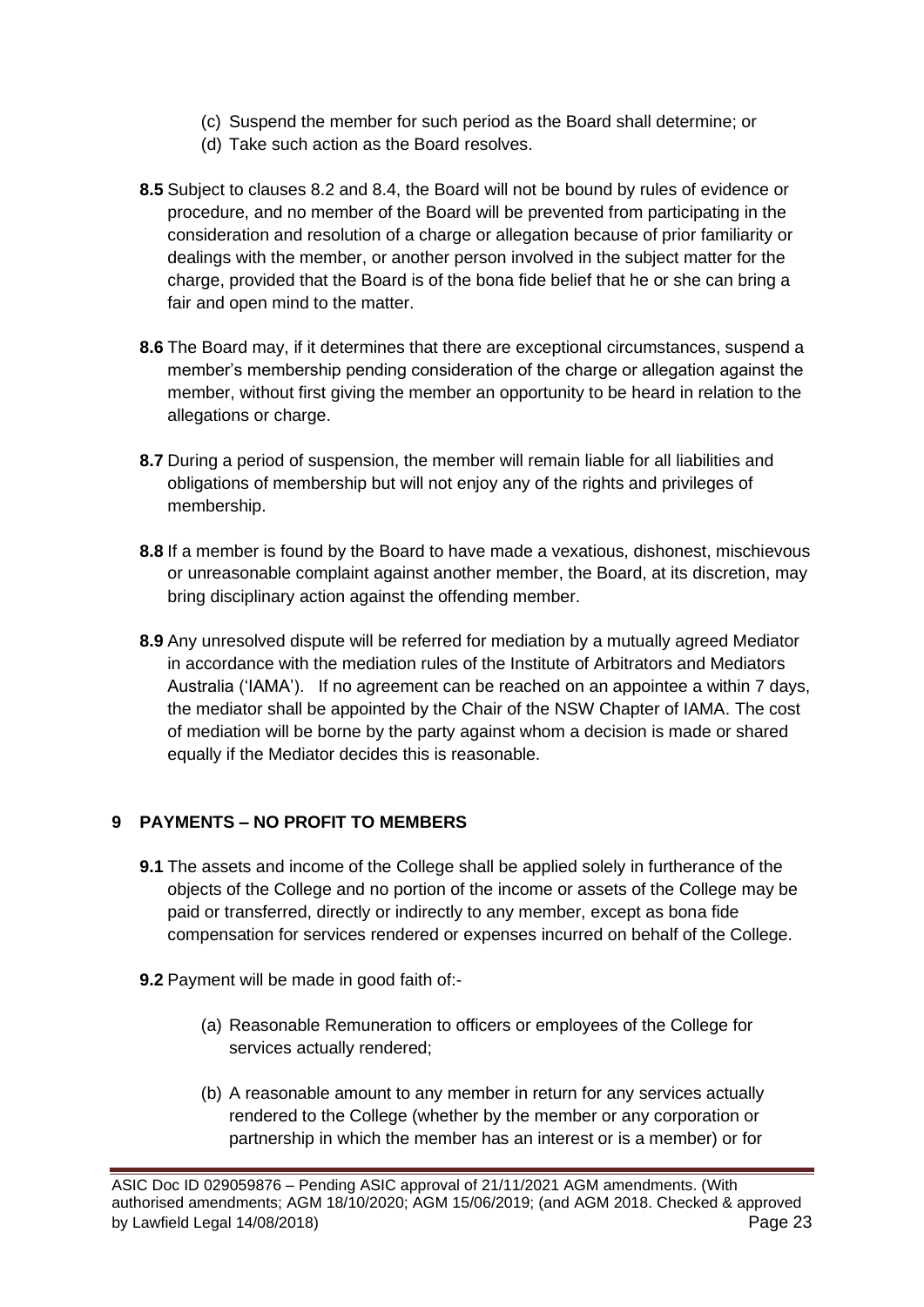goods supplied in the ordinary and usual course of business, shall be reimbursed after consideration by the Board.

## **10 ELECTION OF PRESIDENT & BOARD MEMBERS**

- **10.1** The initial, interim, Board will consist of Dr Gabrielle Caswell, Dr Adam Rish, Dr Anita Hedge, Dr Douglas Grose, Dr Catherine Porter, Dr Janet Knight and Dr Deborah Davies who shall hold office until the inaugural Annual General Meeting of the College.
- **10.2** The second term President, Vice President, Secretary, Treasurer and Public Relations Officer shall be elected by ballot by the members of the College at its inaugural Annual General Meeting.

## **10.3 Terms of Appointment**

President and Board members elected under this Constitution shall be appointed as follows:-

- (a) The President and four office holders, who receive the highest number of votes in the initial poll, shall be elected for a term of two years.
- (b) Two additional Board members will be appointed by the elected office holders for a term of one year.
- (c) In the event any member is appointed to fill a vacancy, however occurring, prior to the expiration of the term of the preceding Board member, such appointment shall be for the unexpired term of the previous Board member's appointment, or until the next Annual General Meeting of members, depending on the circumstances of appointment. He/she will then be eligible for re-election.
- (d) If any elected position on the Board becomes vacant there shall be an election for that position at the next Annual General Meeting and the person so elected will be elected for a term of two years.
- (e) With the exception of the position of President, the Board may at its absolute discretion change the positions and responsibilities of the elected Board members.
- **10.4.** The positions of the Board will include:
	- **•** President (elected term of two years)
	- Vice President (elected term of two years)
	- Secretary (elected term of two years)
	- **•** Treasurer (elected term of two years)
	- Public relations officer (elected term of two years)
	- 2 Board members (appointed by the Board, within 28 days of the Board's election, for a term of one year).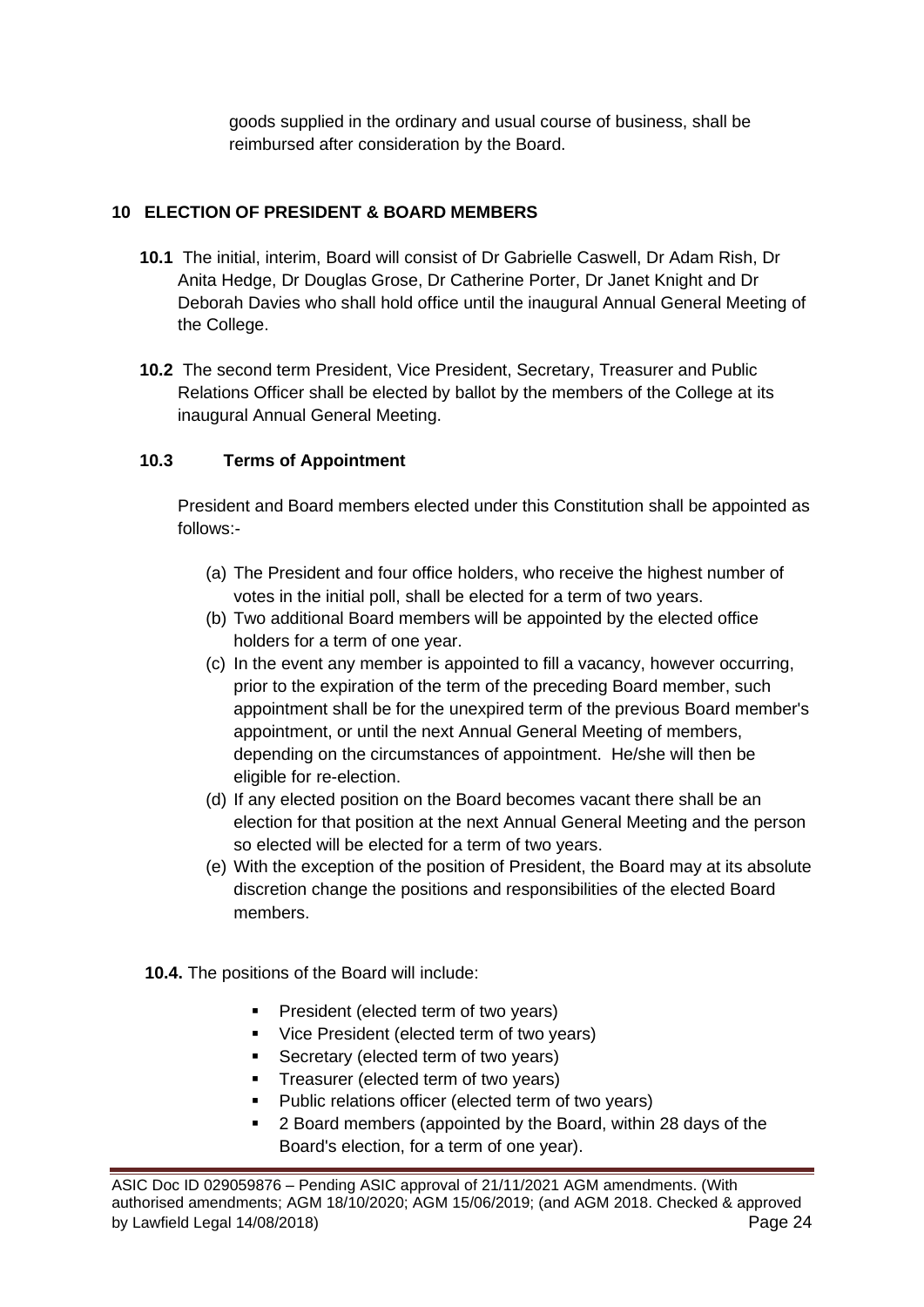Elections will be conducted at the next Annual General Meeting held after positions fall due.

Notice of general election must be given in accordance with the Corporations Act. All nominations must be nominated on the official College nomination form and be seconded by a financial Fellow or Full Member. Any Fellow or Full Member may nominate for any Board position, excepting the position of President, where the nominee should hold the position of Fellow.

Duly signed and seconded nomination forms must be received by the College office by close of business 30 days before the date of the scheduled election date.

#### **11 PRESIDENT**

#### **11.1 Election of President**

Each member being proposed as a Board member pursuant to clause 13.5, when providing notice pursuant to clause 13.5 (a) (ii) shall indicate his or her willingness / unwillingness to be elected as President.

Subject to clause 11.2 the President shall be the person who, having been elected as a Board member, receives the highest tally of votes and who has indicated his or her willingness to be elected as President.

The appointment of the President takes effect from the conclusion of the General Meeting at which he/she is appointed.

#### **11.2 Eligibility to nominate as President**

Only Fellows of the College may nominate for the position of President.

#### **11.3 Functions of President**

The President will ipso facto be a Board member.

The President will have the following roles and functions (subject to any directions or other decisions of the Board):-

- (a) The President will be the principal public representative of the College with primary responsibility for oral and written public statements and commentary on matters relevant to the objects of the College;
- (b) The President will be the ex officio chair of the Board and the College;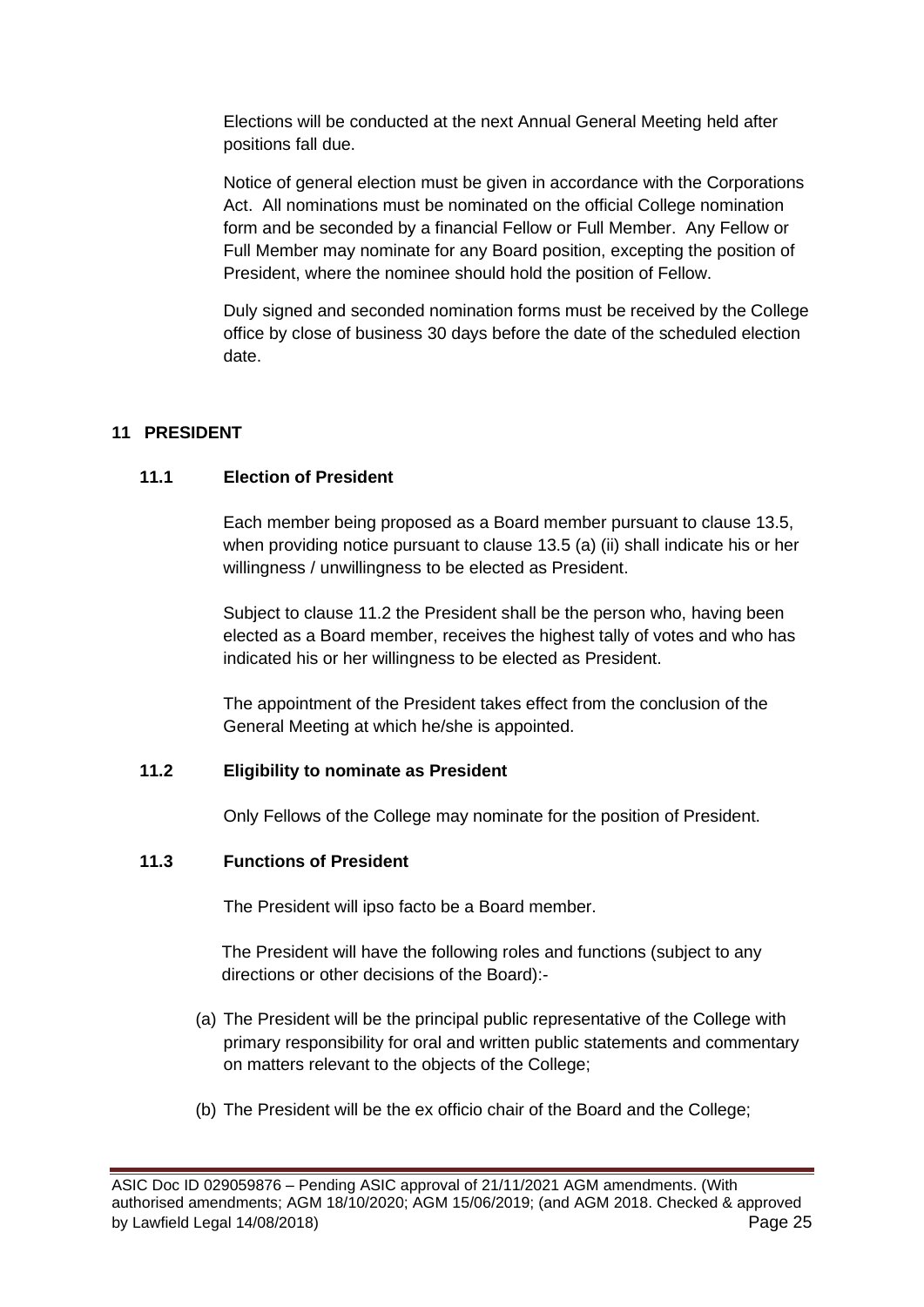- (c) The President will be responsible to the Board for the oversight of the chief executive officer of the College and the operation and functioning of the administration of the College and its affairs.
- **11.4** The Board may, upon such terms and conditions and with such restrictions as it thinks fit, confer upon the President any of the powers exercisable by the Board, either concurrently with or to the exclusion of the power of the Board, with the provision that the Board may at any time withdraw or vary any of the powers conferred on the President on the basis of majority vote by a quorum of 5 Board members.
- **11.5** No person may hold the office of the President for any continuous period exceeding two two-year terms but, subject to that limitation, a Fellow may be reappointed as President.

## **11.6 Suspension of President**

- (a) The Board members may suspend a President by majority resolution.
- (b) No motion for the suspension of a President may be moved unless not less than seven clear days' notice of the intention to move the motion has been given to all members of the Board.
- (c) The President must be given a reasonable opportunity to be heard in relation to the motion that has been given to all members of the Board.
- **11.7** If the President is suspended by the Board members, he or she may not:-
	- (a) Hold himself or herself out as speaking for or representing the College or;
	- (b) Chair any meeting of the College, the Board or a Committee established by the College.

## **12 BOARD MEMBERS: APPOINTMENT AND REMOVAL**

#### **12.1 Board positions**

With the exception of the position of President, Board positions will be decided amongst the elected Board members at the first post-election Board meeting.

#### **12.2 Number of Board members**

(a) Subject to clause 12.2 (b), the number of Board members will, subject to the Corporations Act, be such number as the members in General Meeting shall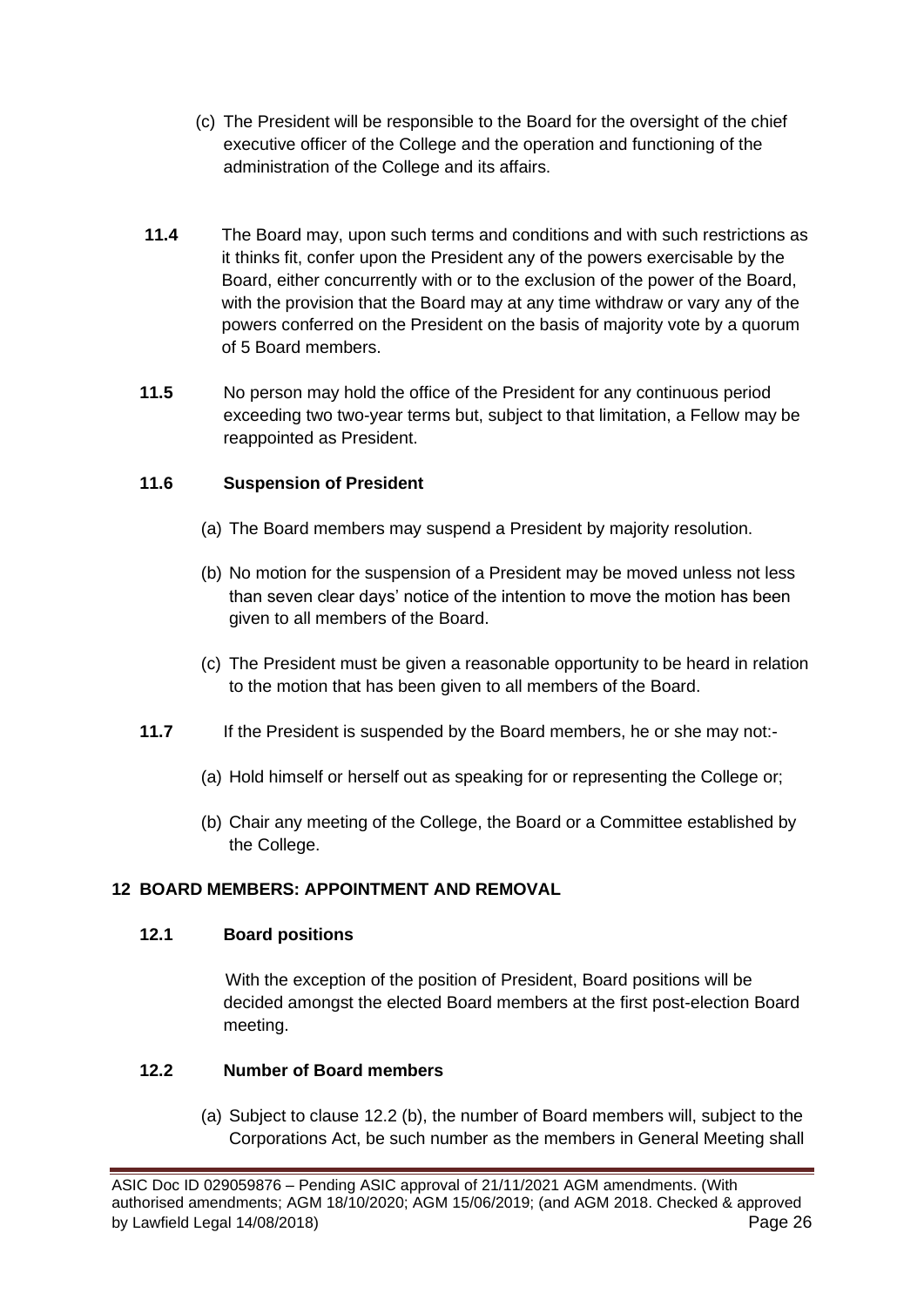resolve, but not less than 5 nor more than 12.

(b) The members in General Meeting may, by ordinary resolution, increase or decrease the maximum or minimum number of Board members, provided that the minimum will not be less than 5.

## **12.3 Limited ability of Board members to act during vacancies**

The continuing Board members may act notwithstanding any vacancy in their number; but for as long as the number of Board members is below the minimum fixed by this Constitution, the Board members will not act except in emergencies or for the purpose of filling up vacancies or convening a General Meeting of the members.

## **12.4 Eligibility to nominate as Board member**

Only Fellows or Full Members of the College may nominate for the position of Board Member.

12.4.1 Fellows and/or Full Members who are members of a council or board of a self-regulatory society, college or equivalent body pertaining to the cosmetic medical/surgical profession other than those committees of the Cosmetic Physicians College of Australasia, are not eligible for election, or continuation as a Board Member, or to be elected or continue as a member of any of the College's sub-committees.

## **12.5 Board members may fill casual vacancies and may appoint additional Board members**

- (a) The Board members have the power to appoint any appropriately qualified person as a Board member, either to fill a casual vacancy or as an additional Board member, but the total number of Board members will never exceed the maximum fixed by this Constitution.
- (b) Any Board member so appointed will retire at the expiration of the replaced Board member's term or at the next Annual General Meeting of members, depending on the circumstances of appointment. He/she will then be eligible for re-election.

#### **12.6 Resignation of Board members**

A Board member may resign from office on giving the Secretary notice in writing.

#### **12.7 Removal of Board members by General Meeting**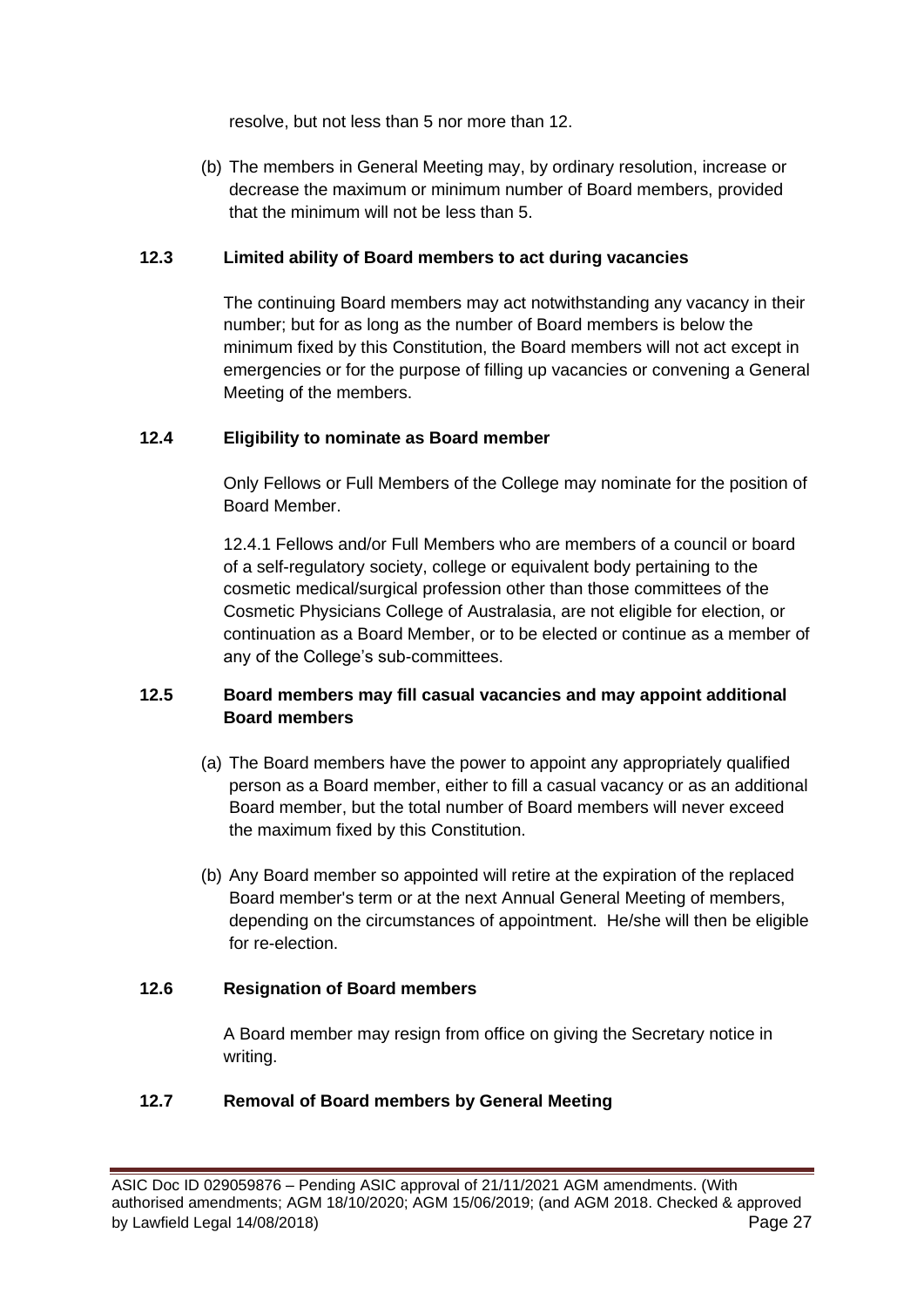Subject to the Corporations Act, at a General Meeting convened on at least 21 days' notice, the members may by ordinary resolution:-

- (a) Remove any Board member; and
- (b) Appoint a replacement Board member.
- (c) Appoint new Board members.

#### **12.8 Suspension of Board members guilty of prejudicial behaviour**

- (a) If the conduct or position of any Board member is such that continuance in office appears to a majority of the Board members to be prejudicial to the interests of the members, a majority of Board members, at a meeting of the Board members specially convened for that purpose, may suspend that Board member.
- (b) Within 21 days of the suspension, the Board members will call a General Meeting, at which the members may either confirm the suspension and remove that Board member from office in accordance with clause 12.7(a), or annul the suspension and reinstate that Board member.

#### **12.9 Vacation of office of Board member: automatic**

The office of a Board member is vacated if that Board member:-

- (a) Becomes of unsound mind or becomes a person whose person or estate is liable to be dealt with in any way under the Law relating to mental health;
- (b) Is absent without the consent of the Board from all meetings of the Board held during a period of 3 months and the Board members resolve that his or her office be vacated;
- (c) Resigns;
- (d) Ceases to be a member; or
- (e) becomes prohibited from being a Board member by virtue of the Law.

#### **12.10 Remuneration**

There shall be a Remuneration Committee which shall not be a subcommittee of the Board. The serving Board Members will be remunerated at an amount agreed to by the membership at the AGM, after consideration by and the recommendation of the Remuneration Committee which is to be composed of three fully financial members appointed by the Members at the AGM who are not currently sitting on the Board.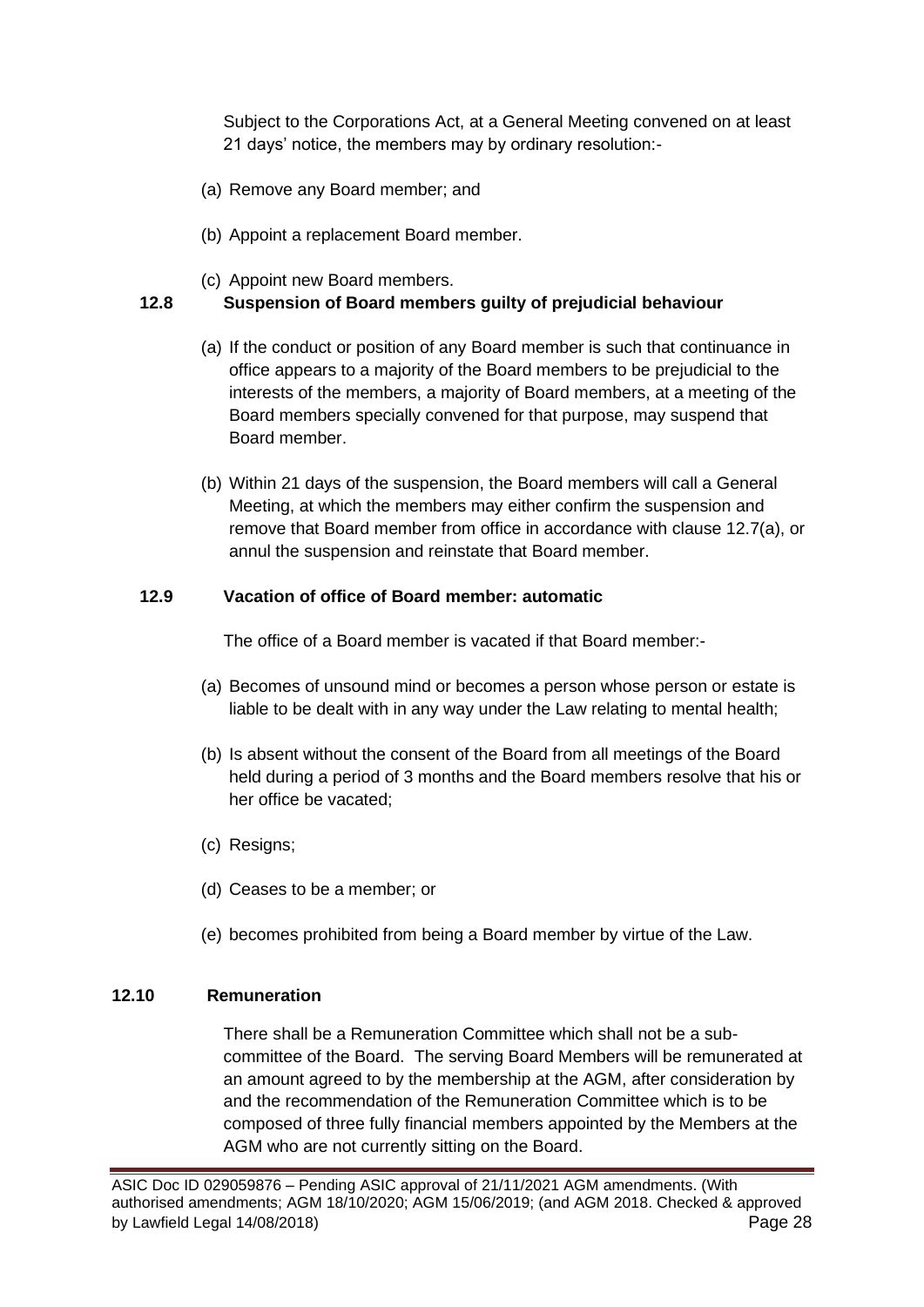#### **13 RETIREMENT OF BOARD MEMBERS**

#### **13.1 Retirement of Board members at Annual General Meetings**

At each Annual General Meeting, those Board members due for election shall retire from office and be eligible for re-election subject to clause 10.

#### **13.2 Retiring Board member stays for meeting**

A retiring Board member will retain office until the dissolution or adjournment of the Annual General Meeting at which that Board member retires.

#### **13.3 Election of Board members by General Meeting**

Subject to the provisions of this Constitution, the members at an Annual General Meeting at which any Board member retires or at the conclusion of which a Board member ceases to hold office, may fill all or any of the vacated offices by electing a like number of persons to be Board members.

#### **13.4 Board member may continue if place not filled**

If the vacated office is not filled by election, the retiring Board member, if offering himself or herself for re-election and not being disqualified under the Law from holding office as a Board member, is deemed to have been reelected unless at that meeting:-

- (a) It is expressly resolved not to fill the vacated office at that time; or
- (b) A motion for the re-election of that Board member is put and lost or a motion to not re-elect that Board member is put and passed.

#### **13.5 Nomination of Board members for office**

- (a) No person, other than a Board member retiring in accordance with this Constitution, is eligible for election to the office of Board member at any Annual General Meeting unless, at least 21 days prior to the Meeting, in the case of a person whose nomination is recommended by the Board members, or at least 30 days prior to the Meeting in any other case, there has been received at the office:-
	- (i) A notice in writing, signed by a member duly entitled to attend and vote at the Meeting for which such notice is given, of that member's intention to nominate a person for election and;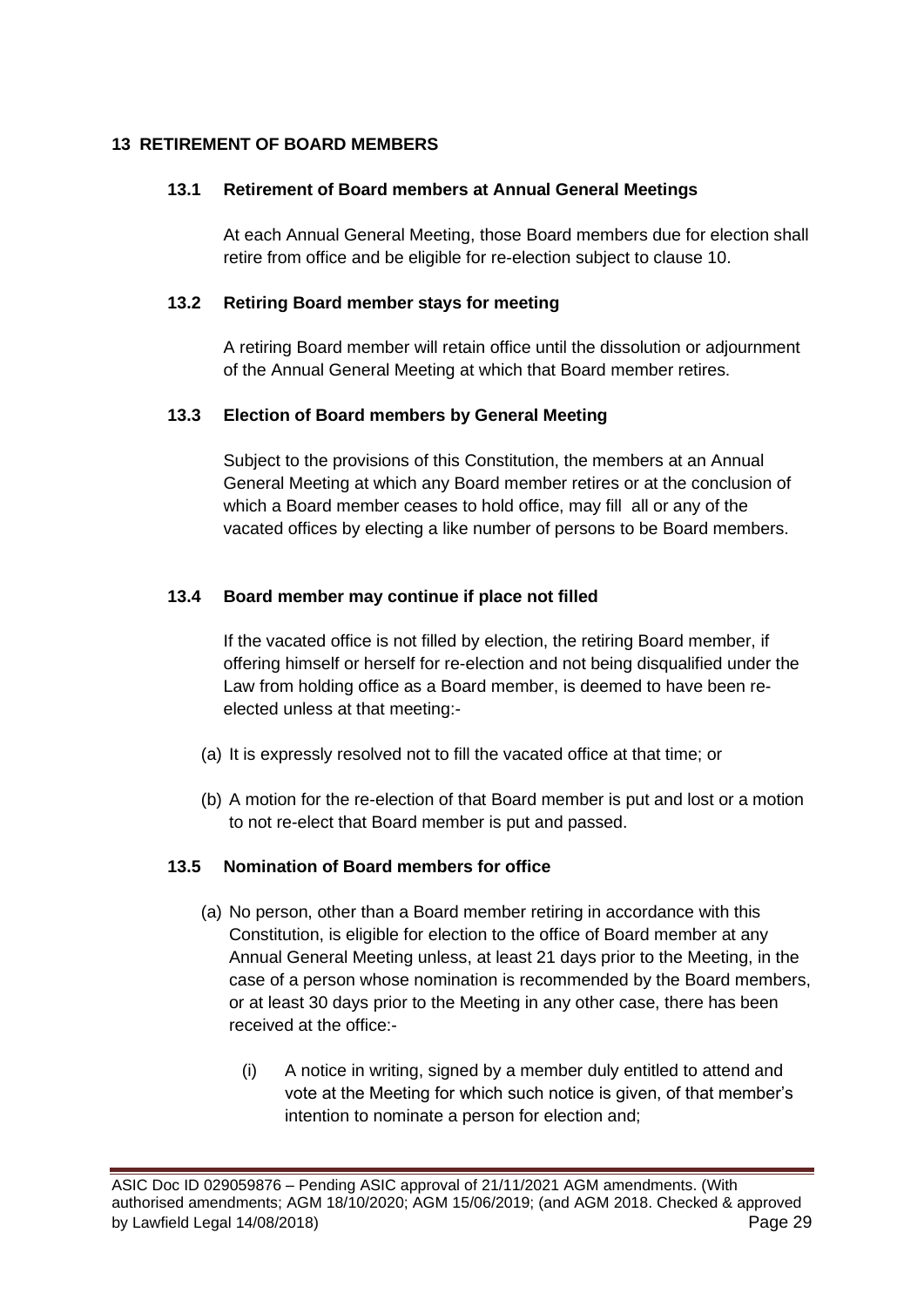- (ii) The notice in writing is signed by the nominated person, indicating his or her willingness to be elected, and his or her willingness/unwillingness to be elected as President.
- (b) Members duly entitled to attend and vote at the Meeting may also nominate themselves for election in accordance with this Constitution.
- (c) Notice of each and every candidature will be given to all members at least 21 days before the meeting at which the election will be held.

## **14 PROCEEDINGS OF BOARD MEMBERS**

- **14.1** The Board members may meet together for the despatch of business, adjourn and otherwise regulate their meetings as they think fit.
- **14.2** Subject to the Constitution, questions arising at any meeting of the Board must be decided by a majority of votes. This will be deemed to be a resolution of the Board. If there are an equal number of votes in favour and against, the President will not have a second and casting vote and the resolution shall not be carried.
- **14.3** A Board member must not vote in respect of any contract or proposed contract with the College in which he or she has a material personal interest, and if the Board member does so vote his or her vote will not be counted.
- **14.4** For the purposes of clause 14.3, a Board member does not have a material personal interest in a contract merely because the contract insures, or would insure, the Board member against:-
	- (a) A liability incurred by the Board member as an officer of the College; or
	- (b) Any legal costs incurred by the Board member in the defence of civil or criminal proceedings against the Board member as an officer of the College.
- **14.5** A Board member is not disqualified merely on the basis of being a Board member from contracting with the College in any respect including, without limitation:-
	- (a) Selling any property to, or purchasing any property from, the College or;
	- (b) Being employed by the College or acting in any professional capacity, other than auditor, on behalf of the company.
- **14.6** Where a Board member has a material personal interest in a matter to be considered at a meeting, that Board member must not be present while the matter is being considered at the meeting or vote on the matter, unless the

ASIC Doc ID 029059876 – Pending ASIC approval of 21/11/2021 AGM amendments. (With authorised amendments; AGM 18/10/2020; AGM 15/06/2019; (and AGM 2018. Checked & approved by Lawfield Legal 14/08/2018) **Page 30**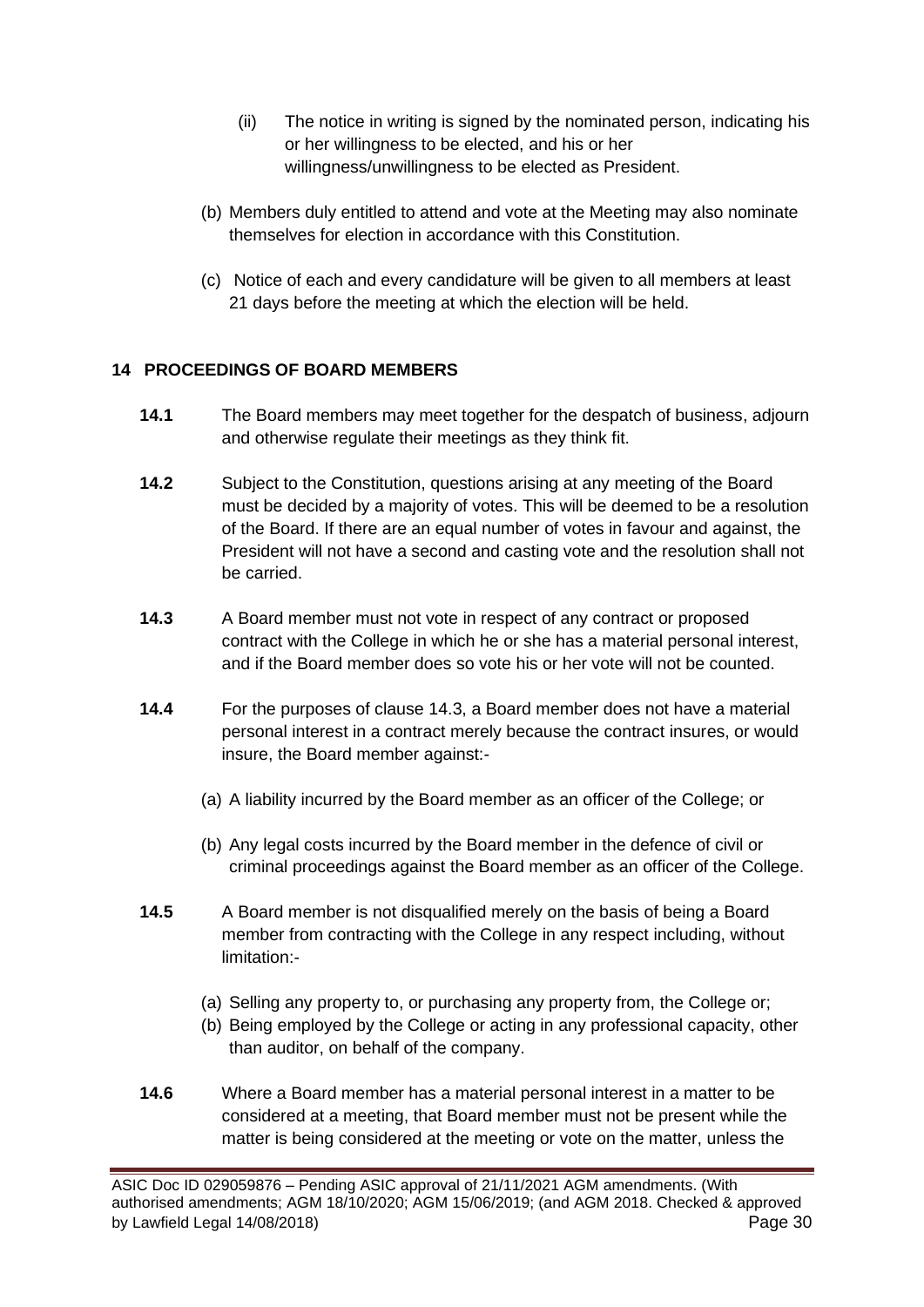Board members who do not have a material personal interest pass a motion in accordance with section 195 (2) of the Corporations Act, or another exception applies under the Corporations Act, which permits that Board member to do so.

- **14.7** The Board may make regulations requiring the disclosure of interests that a Board member, and any person deemed by the Board to be a relation of or associated with the Board member, may have in any matter concerning the company or a related body corporate. Any regulations made under this rule bind all Board members and apply in addition to any obligations imposed on the Board members by the Corporations Act to disclose interests to the company.
- **14.8** The Board members shall, at all times, act in good faith in the best interests of the members in accordance with the Corporations Act.
- **14.9** The quorum for a meeting of the Board shall be 5. If there are an equal number of votes in favour and against, the President will not have a second and casting vote and the resolution shall not be carried.
- **14.10** The continuing Board members may act despite any vacancy, but if and so long as their number is reduced below the number fixed as the necessary quorum for a meeting of the Board, the continuing Board member/s will not act except in emergencies, or for the purpose of filling up vacancies, or for convening a General Meeting of the members.
- **14.11** The President will be entitled to chair any meeting of the Board but, if at any time the President is not present at the time appointed for the holding of the meeting, the Board members present may choose one of their number to chair the meeting.
- **14.12** (a)The President may, at any time, call a meeting of the Board. (b) The Secretary of the Board must, at any time, at the request of 2 or more Board members, call a meeting of the Board within 14 days.
- **14.13** (a) If all the Board members have signed a document containing a statement that they are in favour of a resolution of the Board in terms set out in the document, a resolution in those terms will be deemed to have been passed at a meeting of the Board held on the day on which the document was signed and at the time at which the document was last signed by a Board member or, if the Board members signed the document on different days, on the day on which, and at the time at which, the document was last signed by a Board member.

(b) More than one document containing statements in identical terms each of which is signed by one or more Board members will together be deemed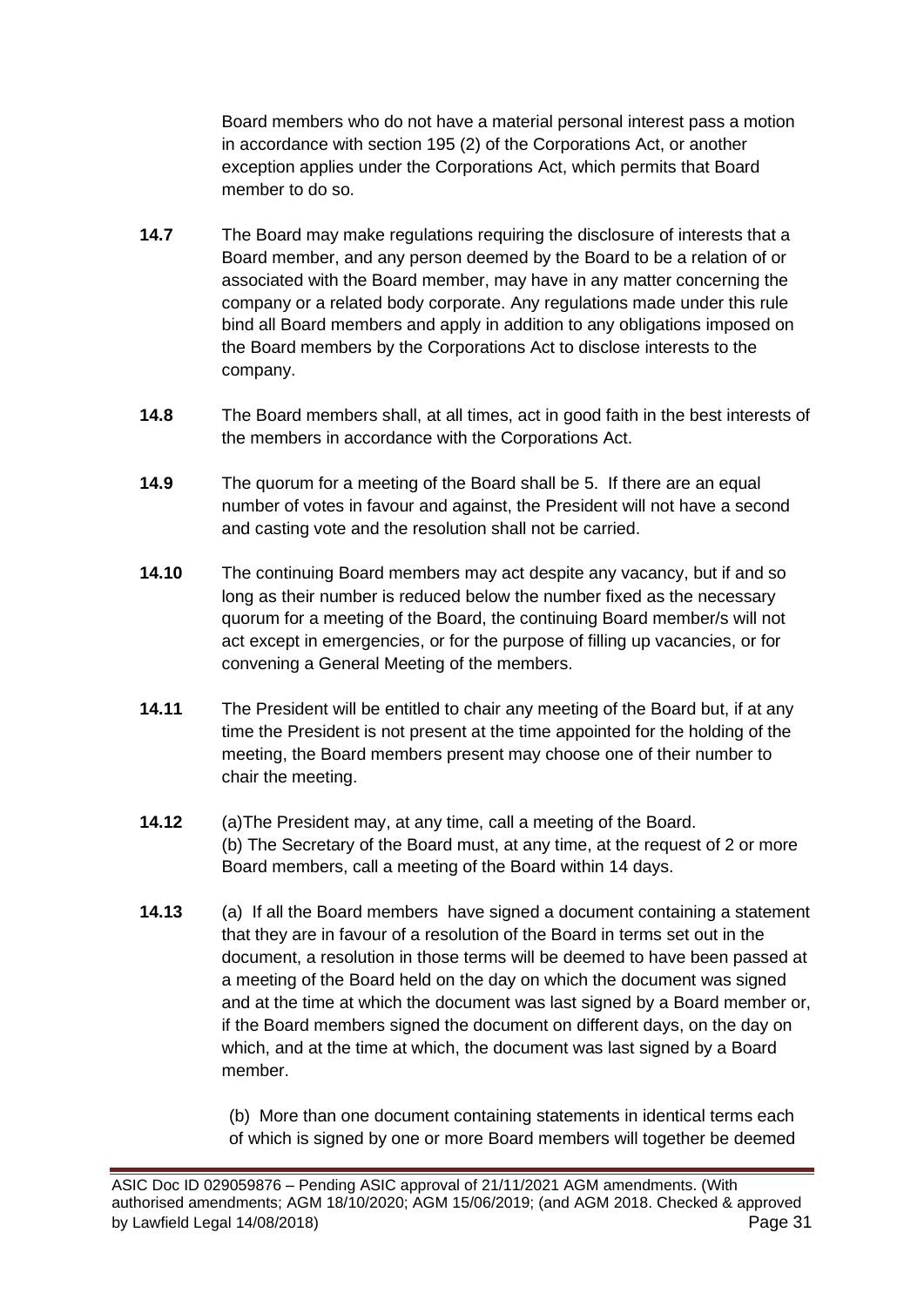to constitute one document containing a statement in those terms signed by those Board members on the respective days on which they signed the separate documents.

**14.14** The Board members may participate in a meeting of the Board by means of a conference telephone or other communications equipment allowing all persons participating in the meeting to hear each other at the same time. Any Board member participating in such a meeting shall for the purposes of this document be deemed to be personally present at the meeting.

#### **15 GENERAL MEETINGS**

#### **15.1 Convening of General Meeting**

- (a) The Board may convene a General Meeting of the College's members whenever it thinks fit.
- (b) The Board must call a General Meeting within 21 days on the request of members with at least 5% of the votes that may be cast at a General Meeting, in accordance with section 249D of the Corporations Act.

#### **15.2 Notice Period**

Subject to the provisions of the Corporations Act relating to shorter notice, at least 21 days' notice must be given of a meeting of the College's members.

#### **15.3 Contents of notice**

- (a) The date, time and place of the meeting; and
- (b) The general nature of the meeting's business; and
- (c) In the case of an election of Board members, the names of the candidates for election and the procedure for conduct of any ballot; and
- (d) Such other information as is required by the Corporations Act; and
- (e) If the meeting is to be held in 2 or more places, communication will be facilitated by use of appropriate technology.

#### **15.4 Failure to give notice**

Subject to the Corporations Act, the accidental omission of notice of any meeting to greater than 50% of the members will invalidate any resolution passed at that meeting.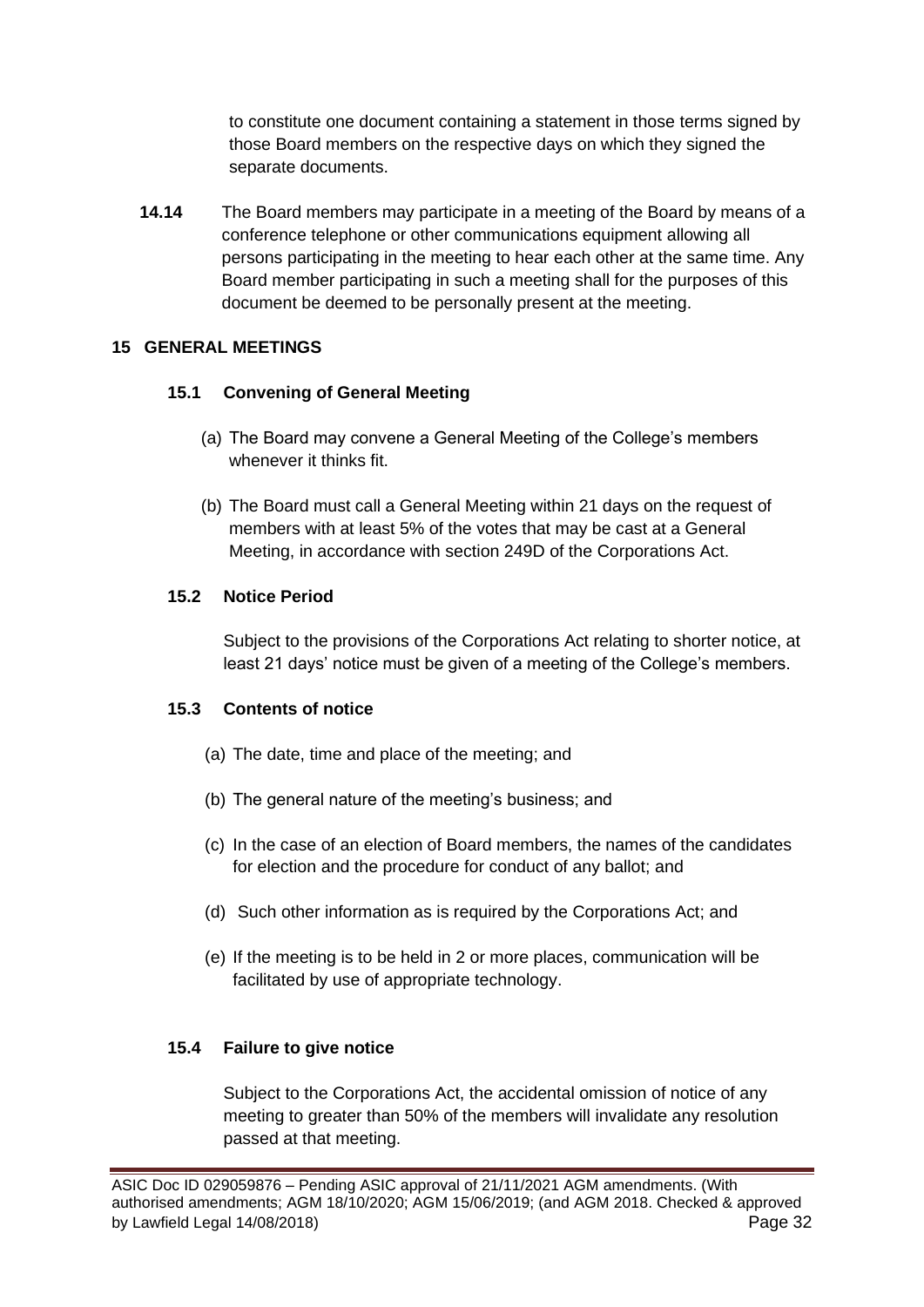## **15.5 Notice of adjourned meeting in certain circumstances only**

- (a) Whenever a meeting of the members is adjourned for less than 21 days, no further notice of the time and place of the adjourned meeting need be given.
- (b) Whenever a meeting of the members is adjourned for 21 days or more, at least 3 days' notice of the time and place of the adjourned meeting will be given to members.

## **15.6 Persons entitled to notice of General Meetings**

Notice of every General Meeting of the College will be given in accordance with the Corporations Act to:-

- (a) Every Fellow, Full Member, Corresponding Member, International Affiliate, Honorary Member and Life Member.
- (b) The auditors of the College;
- (c) Corporate Sponsors and other persons are not entitled to notice of the meeting.

## **15.7 Attendance at General Meetings**

Persons entitled to attend General Meetings of the College:-

- (a) Every Fellow, Full Member, Corresponding Member, International Affiliate, Honorary Member and Life Member.
- (b) Corporate Sponsors and other persons are not entitled to attend the meeting;

#### **15.8. Persons entitled to vote at General Meeting**s

- (a) Fellows are entitled to vote.
- (b) Full Members are entitled to vote.
- (c) Honorary Members and Life Members, who would otherwise be Fellows or Members, are entitled to vote.
- (d) Corresponding Members and International Affiliates are not entitled to vote.
- (e) Corporate Sponsors are not entitled to vote.
- (f) Non-financial members are not entitled to vote.

## **15.9. Conduct of General Meeting**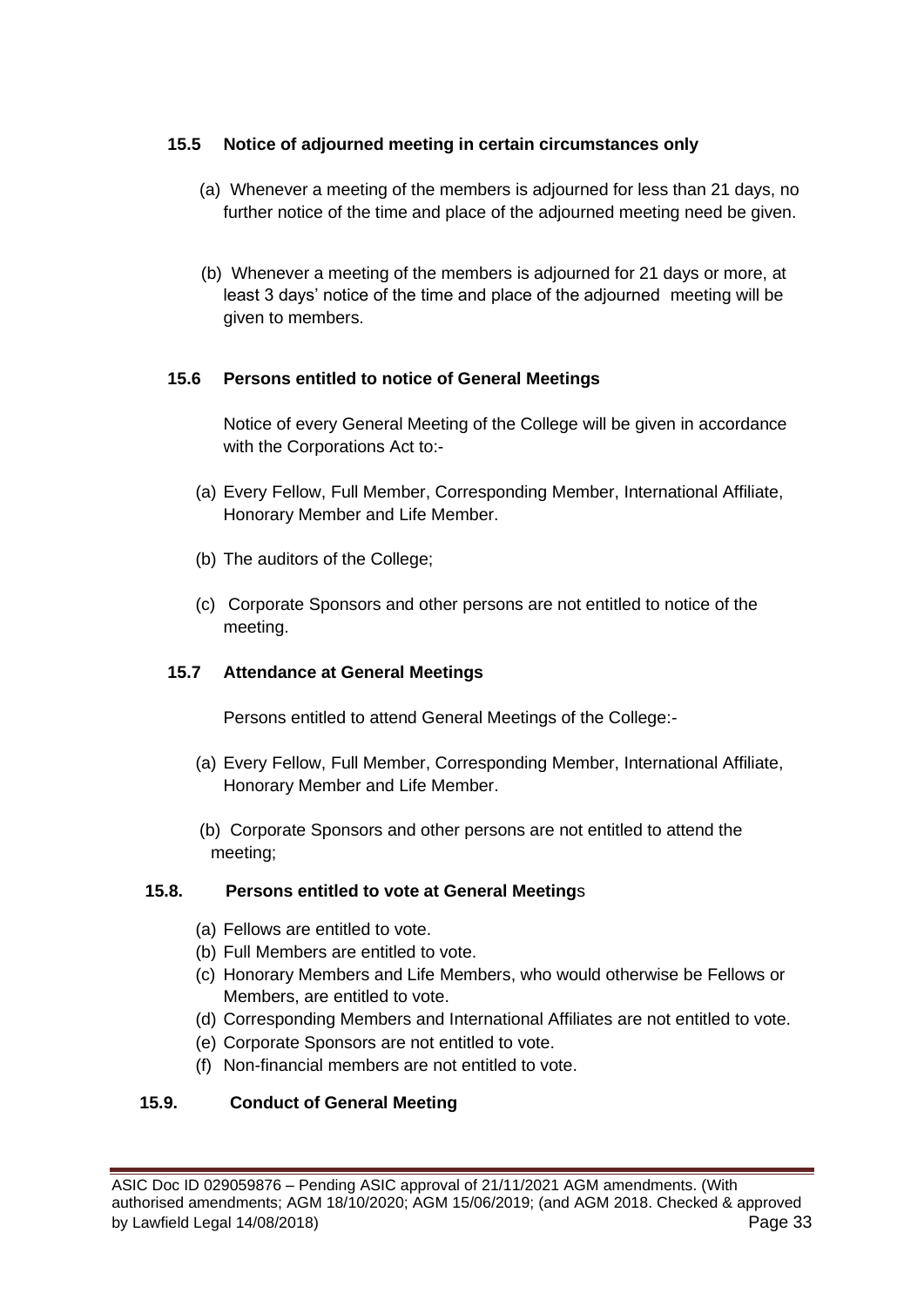- (a) Subject to the requirements of the Corporations Act, the President will be responsible for the general conduct of General Meetings and for the procedures to be adopted at General Meetings.
- (b) The President may make rulings or adjourn the meeting without putting the question (or any questions) to the vote if such action is required to ensure the orderly conduct of the meeting. The President may not close a meeting if a motion of dissent to a ruling from the Chair, or a motion of no-confidence in the Chair, has been proposed and seconded.
- (c) The President may require the adoption of any procedures which are in the President's opinion necessary or desirable for the proper and orderly casting or recording of votes at any General Meeting of the College, whether on show of hands or on a poll, such as electronic or website voting procedures.
- (d) The President may determine conclusively any dispute concerning the admission, validity or rejection of a vote.
- (e) Persons in possession of visual recording or sound recording devices, placards, banners or articles considered by the Board members or the President to be dangerous, offensive or likely to cause disruption, or persons who refuse to produce or to permit examination of any articles in their possession or the contents thereof, may be refused admission to any General Meeting or may be required to leave and remain out of the meeting.
- (f) Nothing contained in this clause will limit the powers conferred on the President by Law.

## **15.10. Postponement or cancellation of meeting**

The Board may, whenever it thinks fit, postpone or cancel any meeting of the College's members convened under clause 15.1 (a), other than an Annual General Meeting, or a General Meeting convened under clause 15.1 (b).

#### **15.11. Ballots**

- (a) The Board may conduct a ballot of members ("ballot") in respect of any business, including but not limited to the election of the President and of Board members in accordance with the Constitution, which may be validly considered at a General Meeting.
- (b) In the case of a ballot to appoint the Board members, each member who is eligible to vote will be requested to cast a vote. The President will be the Board member who receives the highest tally of votes as a Board member

ASIC Doc ID 029059876 – Pending ASIC approval of 21/11/2021 AGM amendments. (With authorised amendments; AGM 18/10/2020; AGM 15/06/2019; (and AGM 2018. Checked & approved by Lawfield Legal 14/08/2018) **Page 34**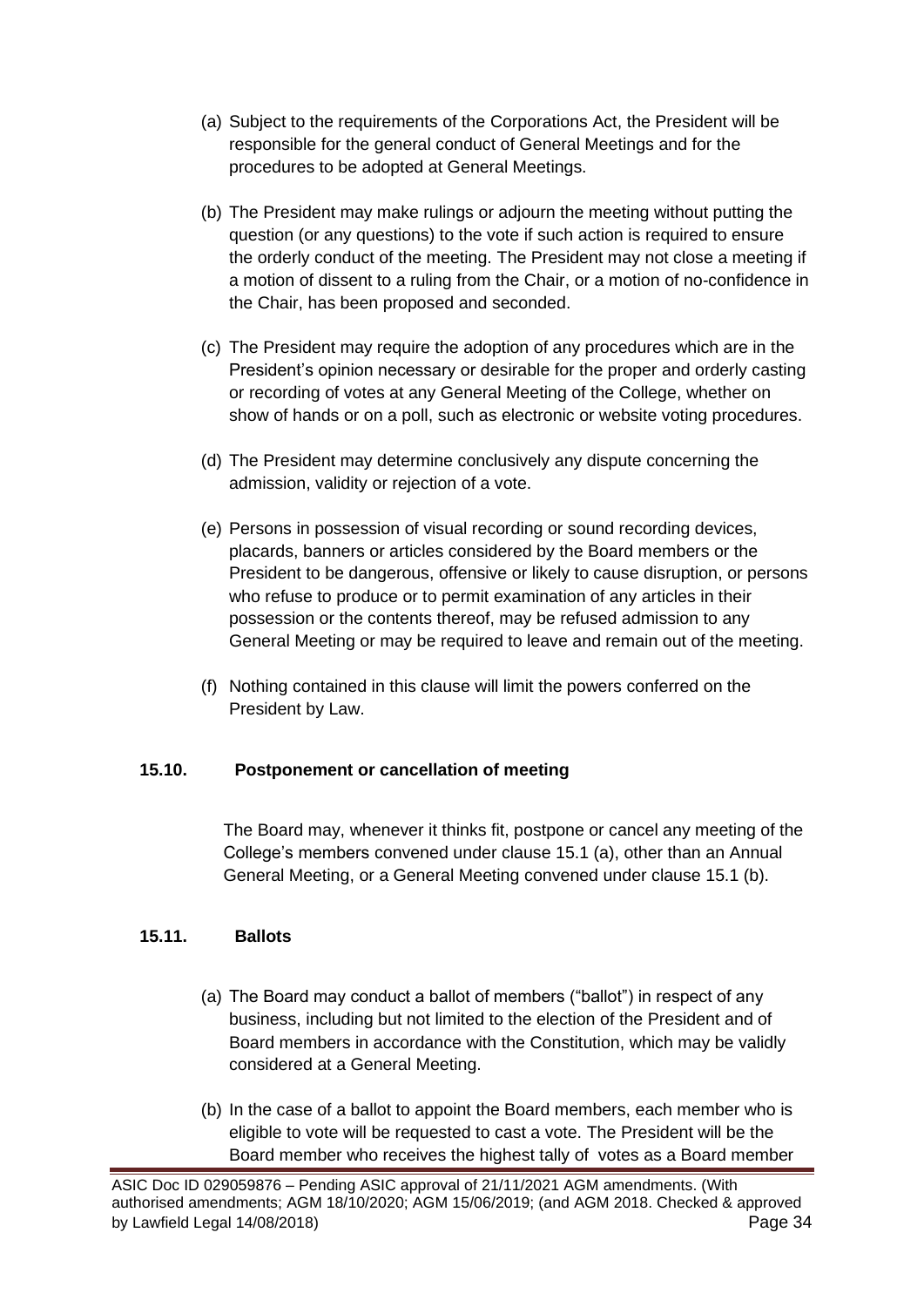and who has indicated willingness to be President, in accordance with clauses 11.1 and 11.2.

- (c) At least 21 days prior to the date of closing of a ballot, the College shall send to all members entitled to vote ballot papers giving particulars of the business to be conducted together with an explanation of the method of voting and voting form (such form to be approved by the Board members) and advising of the closing date of the ballot.
- (d) A ballot may be conducted electronically or by any web based system, or other lawful method as approved by the President.
- (e) Any voting form received after the closing time of the ballot is deemed invalid and shall not be counted.
- (f) The Board may determine any procedures or matters in relation to the conduct of any ballot subject to this Constitution.

#### **16 PROCEEDINGS OF GENERAL MEETING**

#### **16.1 Business of an Annual General Meeting**

- (a) To receive and consider the annual financial report and any other accounts, reports and statements as are required to be presented;
- (b) To transact any other business which under this Constitution or by the provisions of the Corporations Act may be transacted at an Annual General Meeting and which business the Board determines to transact.

#### **16.2 President**

- (a) The President shall chair every General Meeting.
- (b) If there is no President, or if at any meeting of the College's members such person is not present at the time appointed for holding the meeting or willing to act for all or part of the meeting, the Board members present may choose another Board member as Chair of the meeting (or part of it).
- (c) If no Board member is present or if all Board members present decline to act as Chair, the members present may choose one of their number to be Chair of the meeting.
- (d) The Chair may require any person who, in the opinion of the Chair, is not complying with his or her reasonable directions, to leave and remain out of any meeting.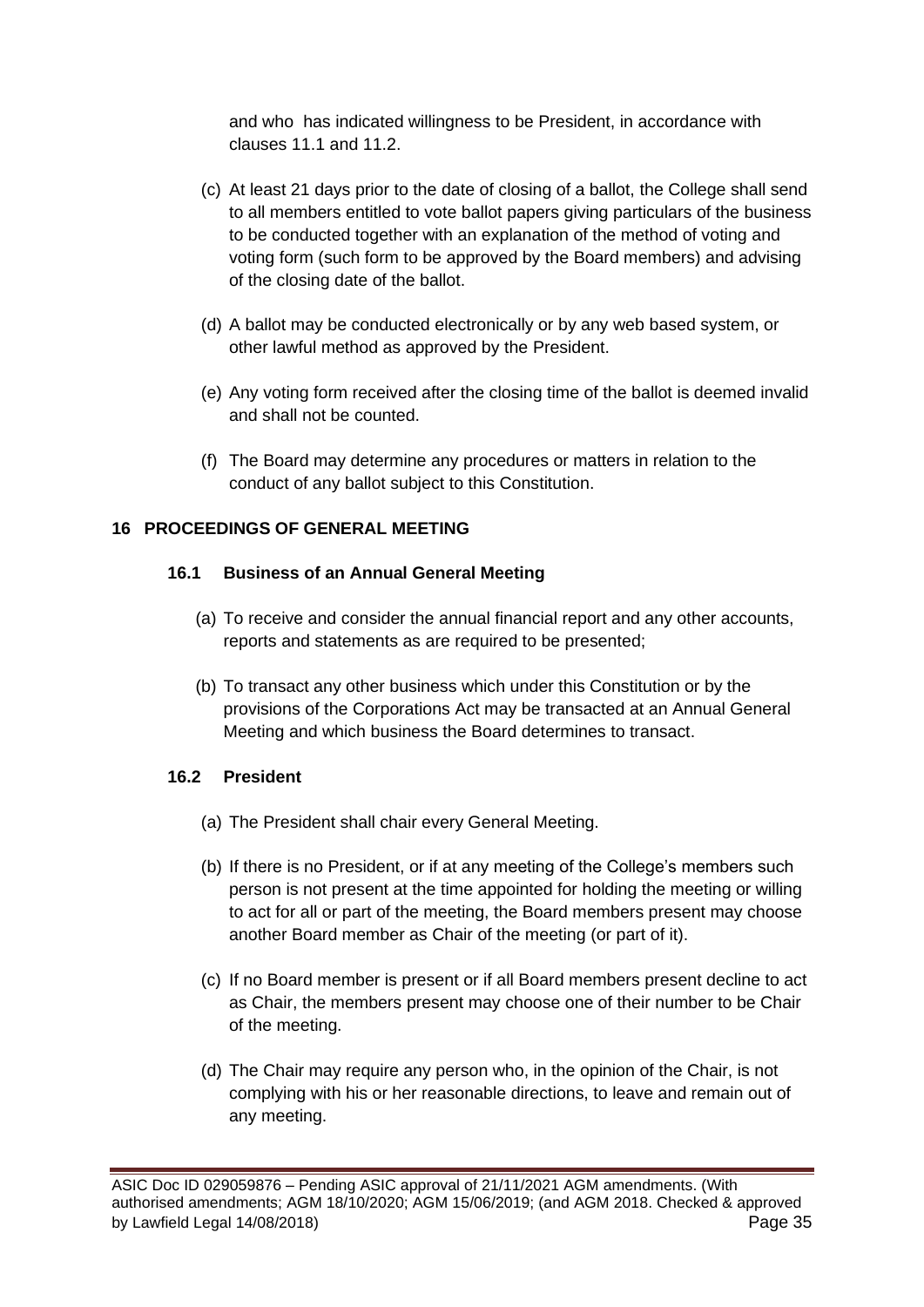## **16.3 Quorum at General Meeting**

A quorum for a General Meeting, including the Annual General Meeting, consists of members, present in person, or by telecommunications or proxy, and entitled to vote on all resolutions that may be put, totalling three times the total number of elected and appointed Board members (including the President) present in person, sufficient to form a Board quorum 5.

No business may be transacted at a General Meeting unless a quorum of members is present at the time the meeting proceeds to business.

If at the time appointed for a General Meeting, or at the time when the meeting proceeds to business, a quorum of members is not present, the meeting may be adjourned to such other day, time and place as the Board members may, by notice to the members, appoint.

#### **16.4 Dissolution of adjourned General Meeting if quorum absent**

If at any adjourned General Meeting a quorum is not present at the time appointed, then the meeting shall be dissolved.

## **16.5 Adjournment of General Meetings**

- (a) The President will adjourn a General Meeting from time to time and from place to place if the members present with a majority of votes that may be cast at that meeting agree to direct the President to do so.
- (b) No business will be transacted at any adjourned meeting other than the business left unfinished at the meeting from which the adjournment took place.

## **17 VOTES AT GENERAL MEETING**

#### **17.1 Number of Votes**

Subject to any rights or restrictions for the time being attaching to any class of members:

- (a) On a show of hands at a meeting of College's members every member present in person or by proxy has one vote; and
- (b) On a poll at a meeting of the College's members every member present in person or by proxy has one vote.

## **17.2 President to determine disputes re votes**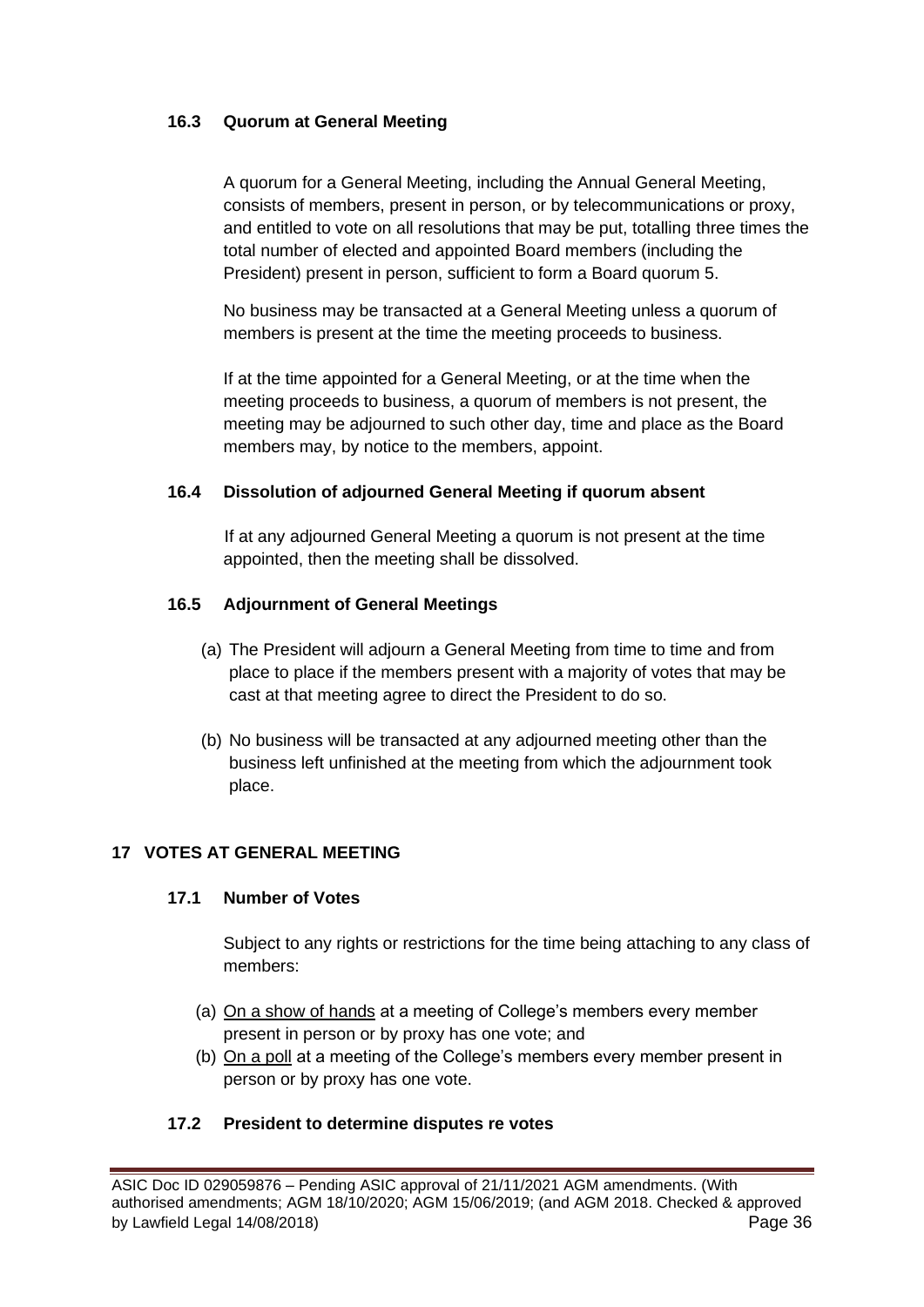In the case of any dispute as to the admission or rejection of a vote, the President may determine the dispute and such determination made in good faith will be conclusive.

## **17.3 Objections to qualification to vote**

Any objection to the qualification of any person to vote at a General Meeting will be referred to the President, whose decision made in good faith is final and conclusive.

## **17.4 Proxy not to vote if member present**

If a member is present at a General Meeting and a proxy for such member is also present, the proxy is not entitled to vote.

#### **17.5 President has casting vote**

The President of any General Meeting will normally not vote but will have a casting vote in the event of an equality of votes, either on a show of hands or on a poll.

## **17.6 Questions decided by majority**

Subject to the requirements of the Corporations Act in relation to special motions, a motion will be taken to be carried if the proportion of votes in favour of the motion exceeds one-half of the total number of votes on the motion.

#### **17.7 Declaration by President that a motion is carried**

A declaration by the President that a motion has been carried or lost, and an entry to that effect made in the minutes, will be conclusive evidence of the fact.

## **17.8 Voting: Show of hands or poll**

At any General Meeting a motion put to the vote will be decided on a show of hands unless, before a vote is taken, or before or immediately after the declaration of the result of the show of hands, a poll is demanded:

- (a) By the President; or
- (b) By at least 5 members, present in person, having the right to vote at the meeting.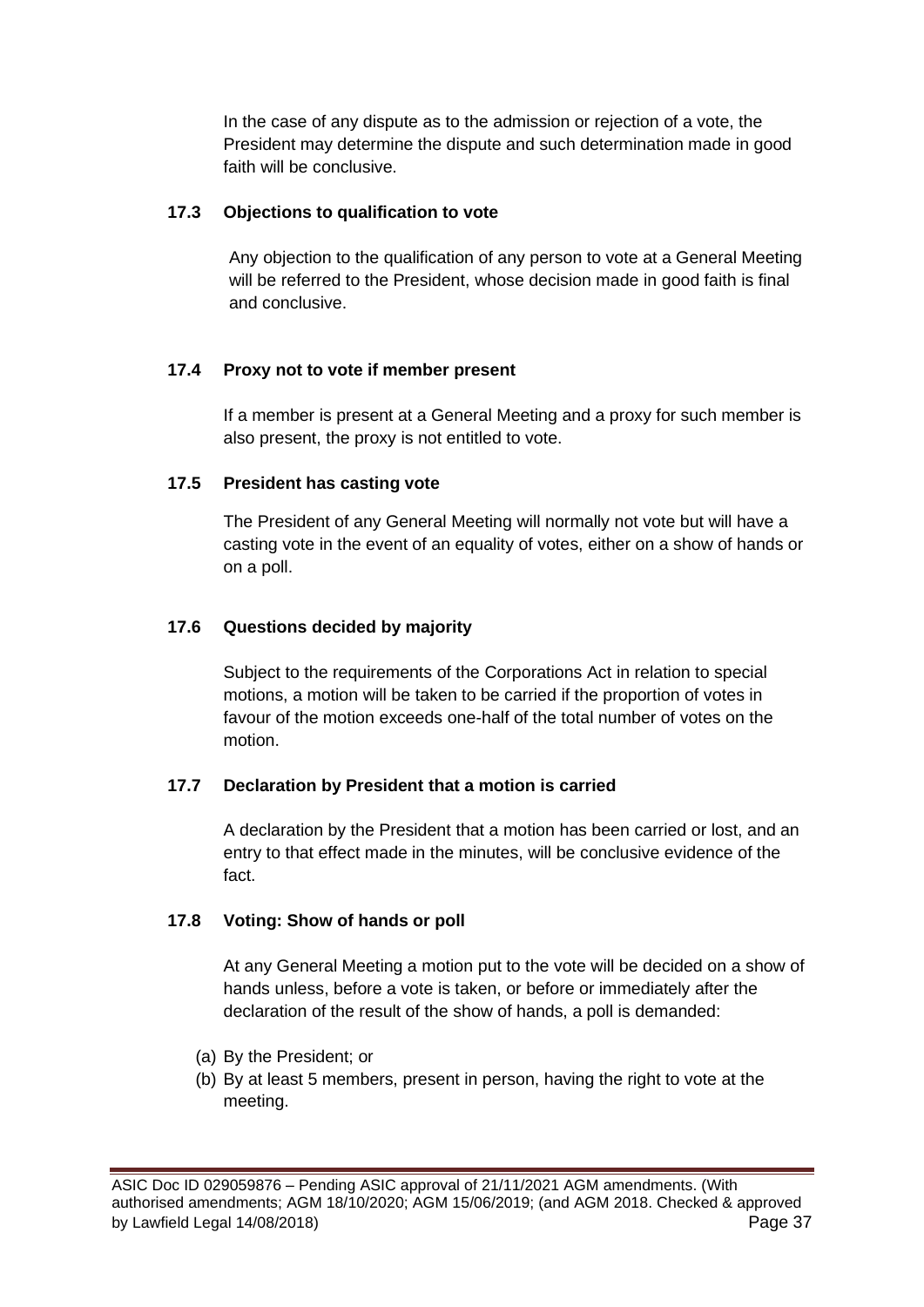## **17.9 Conduct of poll**

- (a) If a poll has been demanded, it will be taken in such manner and at such time and place as the President directs, and either at once or after an interval or adjournment or otherwise.
- (b) The result of the poll will be deemed to be the resolution of the General Meeting at which the poll was demanded.
- (c) The demand for a poll may be withdrawn.

## **17.10 Continuation of meeting notwithstanding poll**

The demand for a poll will not prevent the continuance of the meeting or the transaction of any business other than the motion on which a poll has been demanded.

## **18 PROXIES**

#### **18.1 Right to appoint proxy**

A member who is entitled to attend and vote at a meeting of the College is entitled to appoint another member, who is entitled to attend and vote, as the member's proxy to attend and vote instead of the member at the meeting. A member may not appoint more than one proxy.

#### **18.2 Proxy will be in writing**

An instrument appointing a proxy:

- (i) Will be in writing, executed under the hand of the member, in such form as the Board may prescribe or accept and;
- (ii) May contain directions as to the manner in which the proxy is to vote in respect of any motion.

## **18.3 Board members or President decide validity**

Subject to the Corporations Act, the Board members' or President's decision as to the validity of a proxy will be final and binding.

#### **18.4 Proxy form to be deposited before meeting**

An instrument appointing a proxy must be deposited with the person designated by the Board to receive such proxies not less than 48 hours before the time scheduled for commencement of the meeting at which the person intends to vote.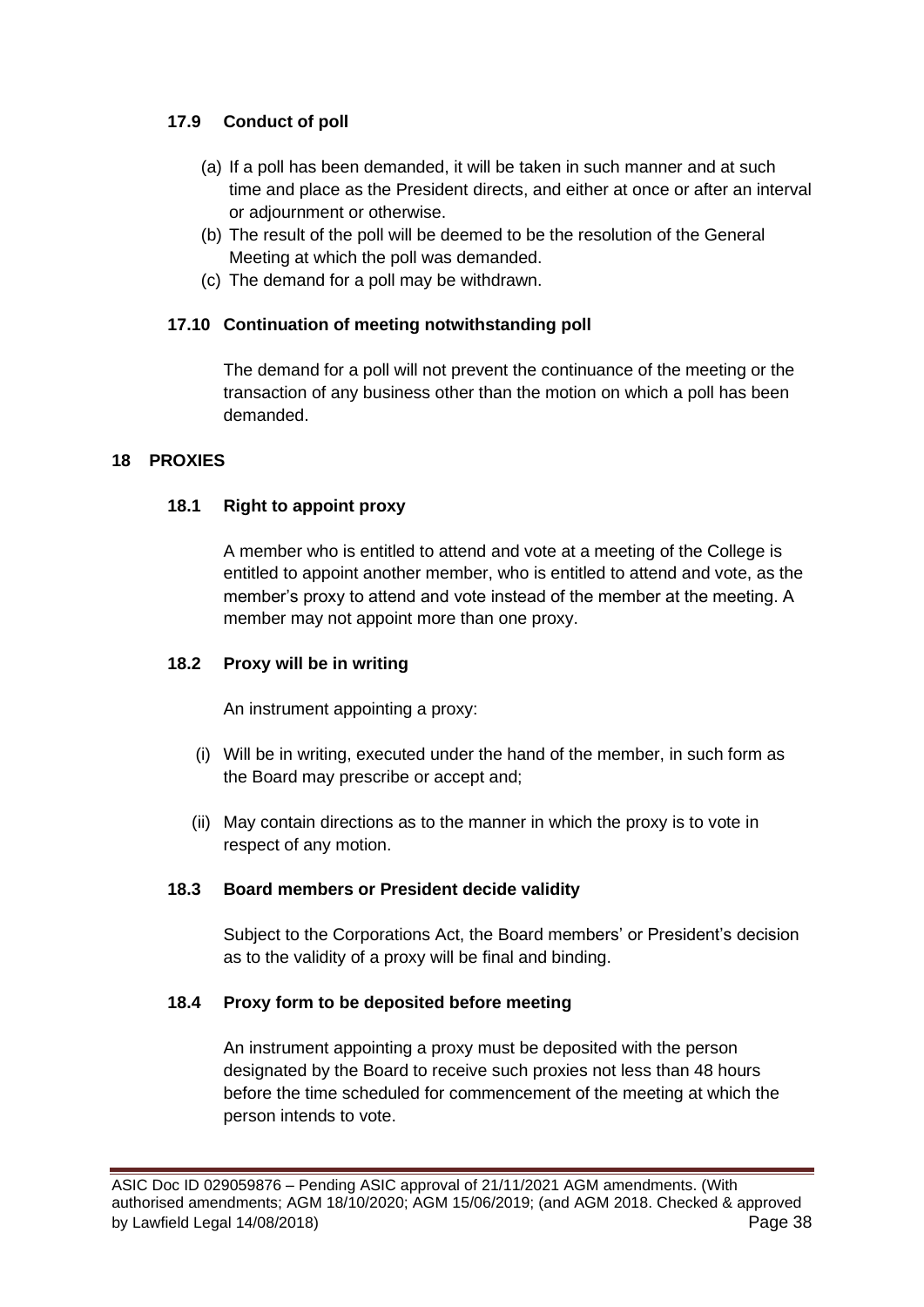#### **18.5 Member may indicate whether proxy is to vote for or against motion**

- (a) Any form of proxy sent out by the Board to members will make provision for the member to indicate whether the member wishes to vote for or against any motion.
- (b) The member may, but need not, give an indication or direction as to the manner in which a proxy is to vote.
- (c) Where an indication or direction is given, the proxy must vote on that motion in accordance with that indication or direction.

#### **18.6 Failure to name appointee**

Any instrument of proxy in which the name of the appointee is not filled in will be deemed to be given in favour of the President.

#### **19 EXECUTION OF DOCUMENTS**

The Board may execute documents without the use of a Seal if the document is signed by two Board members.

#### **20 ACCOUNTS**

#### **20.1 Board to keep**

The Board will keep accounting and other records of the business of the College as it is required to keep by the Law.

#### **20.2 Annual accounts to be laid before Annual General Meeting**

At every Annual General Meeting the Board will lay before the members the financial report for the last financial year of the College, together with such other accounts, reports and statements as are required by the Law.

#### **20.3 Copy of accounts to be sent**

Other than those members who have provided written notice to the College stating that they do not wish to receive a copy of every document which is required to be laid before each Annual General Meeting, a copy of these documents will be sent to all persons entitled to receive notices of meetings together with the notice of the meeting, as required by the Law.

#### **20.4 Accounts conclusive**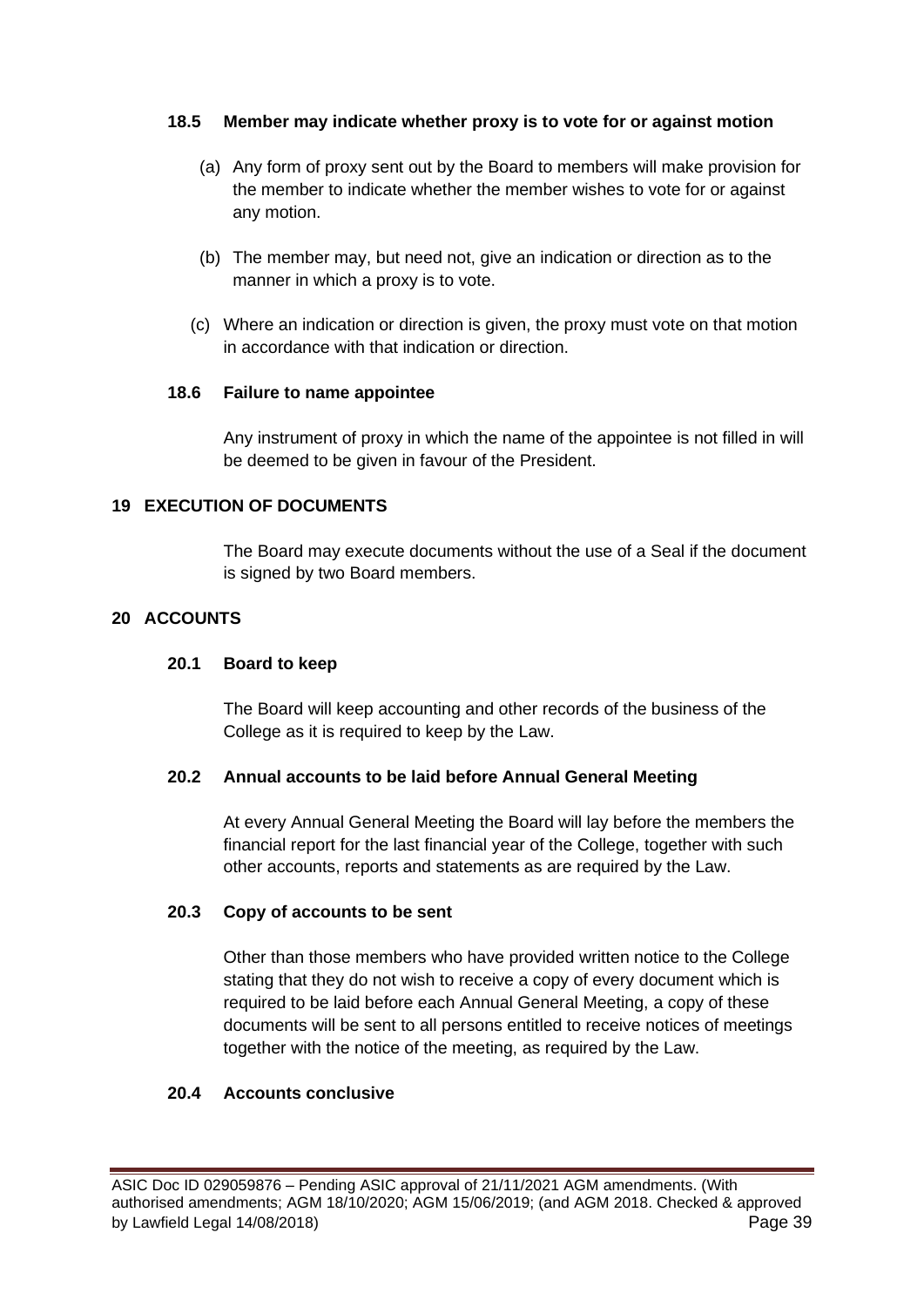Every account of the Board, when audited and approved and received by a General Meeting at which it is presented, will be conclusive, except in regards to any material error discovered in it within three months after its approval or adoption. Whenever any material error is discovered within that period the account will forthwith be corrected and then it will be conclusive.

## **21 AUDITORS: APPOINTMENTS AND REMOVAL**

The auditors of the College will:-

(a)Be appointed and may be removed as provided in the Corporations Act; and

(b)Perform the duties and have the rights and powers as may be provided in the Corporations Act.

## **22 SECRECY**

#### **22.1 Members entitlement to discovery**

- (a) All Fellows and Full Members shall be entitled to inspect the financial statement of accounts of the College.
- (b) Upon a request in writing from any member to inspect the statement of accounts, accounting records and other documents of the College, the Board shall determine the time and place or places, and the conditions under which the records will be open to the inspection of the member. Section 247D of the Corporations Act is excluded.
- (c) A member (who is not a Board member) does not have the right, but may, at the absolute discretion of the Board, be authorised to inspect, or to require or receive any information, or to require any record or document of the College, any information respecting any detail of the College's trading or business, or any other matter which is or may be in the nature of a trade secret, confidential information, mystery of trade or secret process which may relate to the conduct of the business of the College, unless otherwise permitted by Law (excluding s.247D of the Corporations Act).

#### **22.2 Officers of the College not to disclose information**

Every Board member is bound to observe confidentiality with respect to all transactions of the College with its customers, the state of the account of any individual, and all related matters.

#### **22.3 Confidentiality**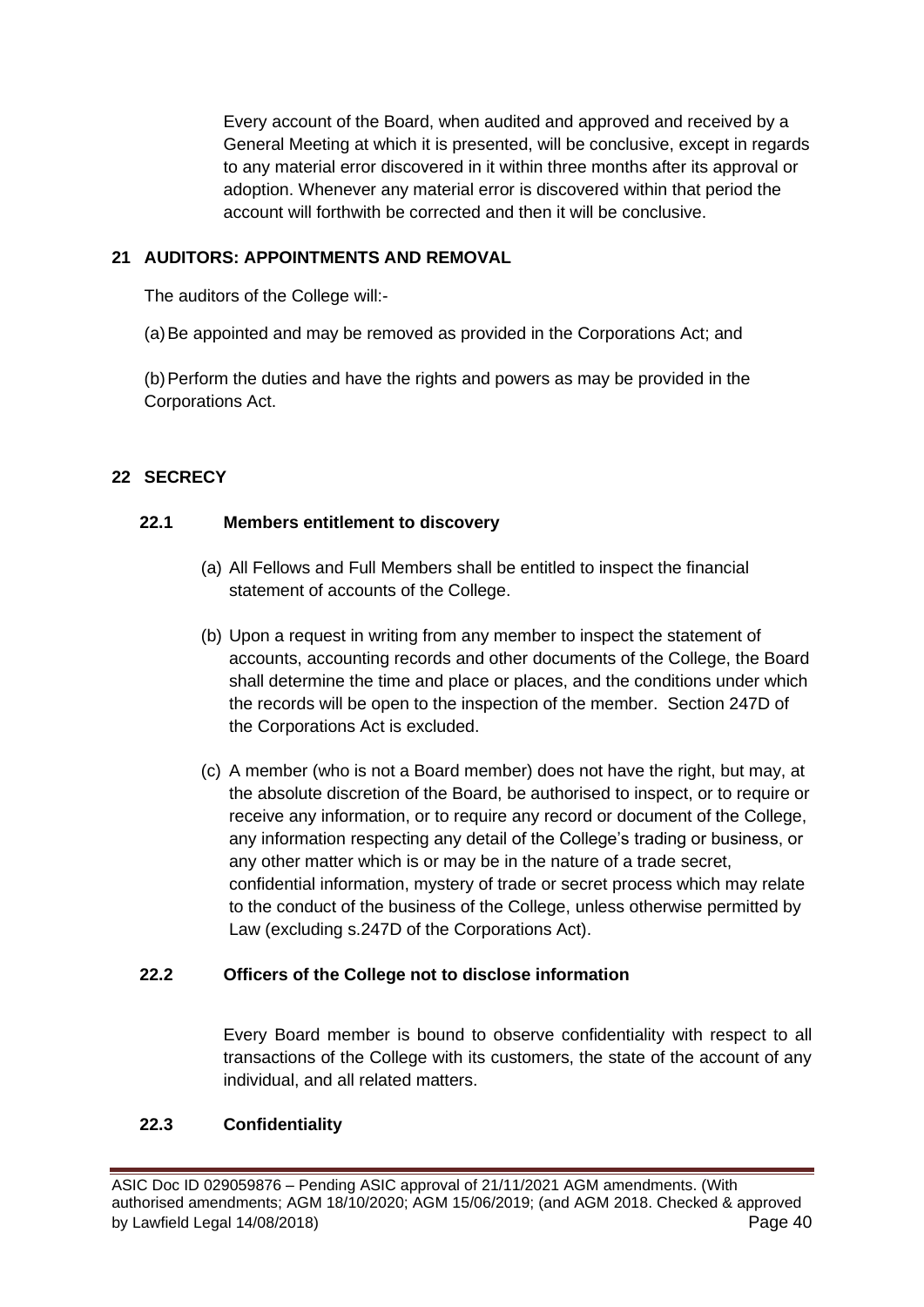Every Board Member is bound to observe confidentiality with respect to all matters under consideration by the Board unless the Board indicates otherwise.

Where there is significant dissent amongst Board Members that remains unresolved, the issue may be resolved by mediation as per clause 8.9.

## **23 NOTICES**

## **23.1**

- (a) A notice must be given by the Board to any member either by serving it on the member personally, or by sending it by post to the member at his or her registered address, or the address, if any, supplied by him or her to the College for the giving of notices to the member.
- (b) Where a notice is sent by post, service of the notice will be deemed to be effected by properly addressing, pre-paying and posting a letter containing the notice, and to have been effected, in case of a notice of a meeting, on the second day after the day of its posting, and, in any other case, at the time at which the letter would be delivered in the ordinary course of post.
- (c) If a member has supplied to the Board a facsimile number or email address for the service of notices on the member, then any notice may be served by the Board on that member by facsimile or email.
- (d) A notice sent by facsimile or email (provided a status report is received by the sender which shows the notice has been transmitted) will be deemed served immediately upon completion of sending if such completion is within business hours in the place where the addressee's facsimile machine is located, but if not, then 9:00am of the next working day at such place.
- (e) For the purposes of this clause, "business hours" means from 9:00am to 5:00pm on a day on which the major trading banks are open for business in the postal district where the addressee's facsimile machine is located.

#### **24 INDEMNITY & INSURANCE**

**24.1** To the extent permitted by Law, and subject to the restrictions in section 199A of the Corporations Act, the College indemnifies every person who is or has been an officer or auditor of the College against any liability (other than for legal costs) incurred by that person as an officer or auditor of the College.

> For the purposes of the clause, 'officer' has the meaning given by section 9 of the Corporations Act.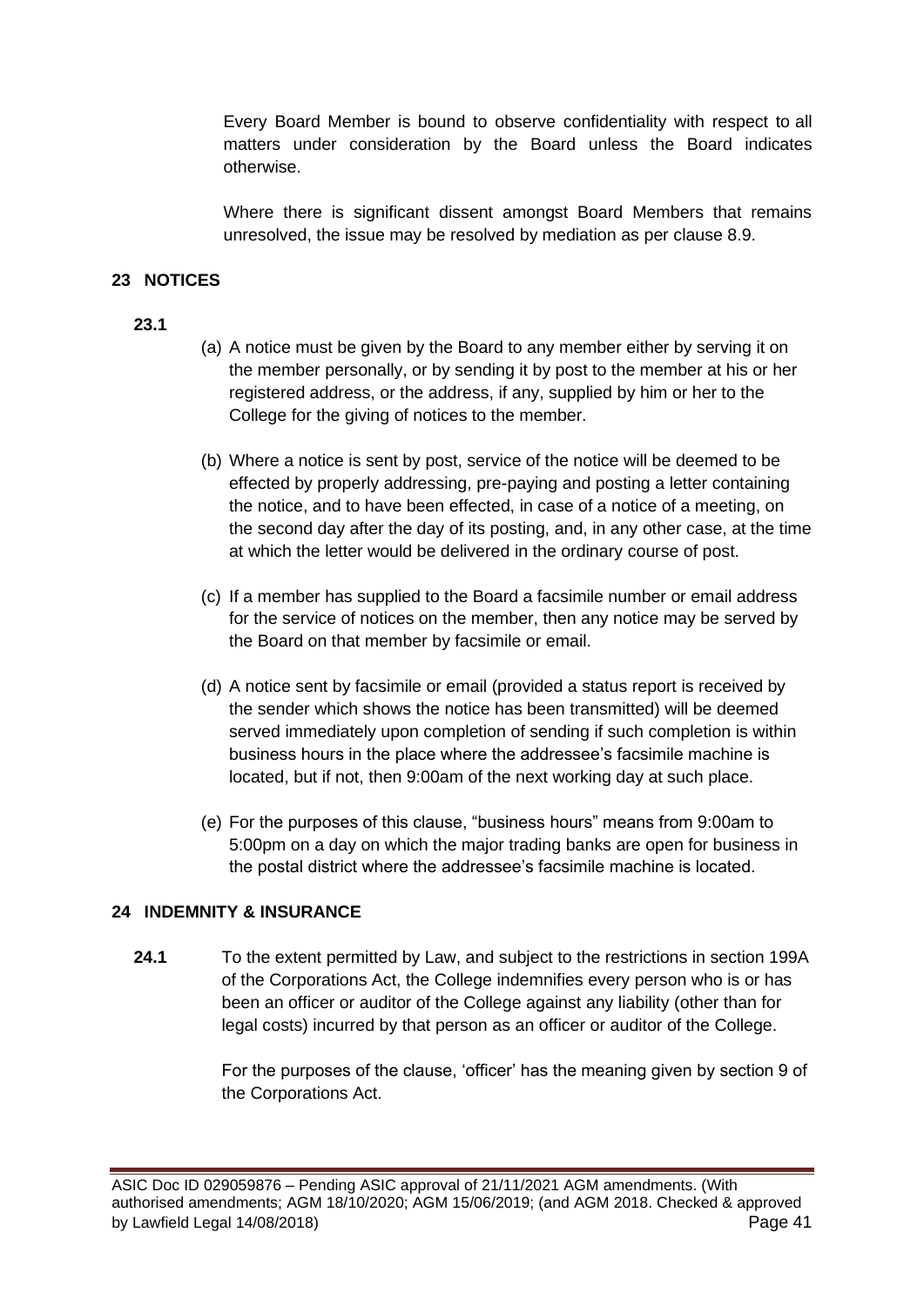- **24.2** To the extent permitted by the Corporations Act, the College may pay or agree to pay a premium in respect of a contract insuring a person who is or who has been an officer of the College against a liability:-
	- (a) Incurred by the person as an officer provided that the liability does not arise out of conduct involving:-
		- (i) A wilful breach of duty in relation to the College; or
		- (ii) Contravention of section 182 or 183 of the Corporations Act.
	- (b) For costs and expenses incurred by the person in defending proceedings whether civil or criminal, whatever their outcome.

## **25 APPOINTMENT OF COMMITTEES**

- **25.1** The Board may appoint such committee or committees consisting of members or the College as considered appropriate by the Board (subject to 12.4.1) for a term of one year, to assist with the conduct of the College's operations.
- **25.2** A member of a committee who is not a Board member is not entitled to vote at a Board meeting.
- **25.3** A committee shall elect from persons appointed to the committee by the Board, a person to chair its meetings.
- **25.4** A committee shall have at least one member who is a Board member.
- **25.5** A committee must regulate its meeting in accordance with any directions imposed by the Board. Subject to such direction, a committee may meet as it thinks fit.
- **25.6** A committee has, with the consent of the Board, power to co-opt additional persons.
- **25.7** Questions arising at a meeting of a committee must be determined by a majority of votes of the members present and voting. In the case of equality of votes, the committee Chair does not have a second and casting vote and the resolution does not carry.

#### **26 By-laws, rules and regulations**

**26.1** The Board shall have power from time to time make such by-laws, rules and regulations, as in the opinion of the Board are necessary and desirable for the proper control, administration and management of

ASIC Doc ID 029059876 – Pending ASIC approval of 21/11/2021 AGM amendments. (With authorised amendments; AGM 18/10/2020; AGM 15/06/2019; (and AGM 2018. Checked & approved by Lawfield Legal 14/08/2018) **Page 42**